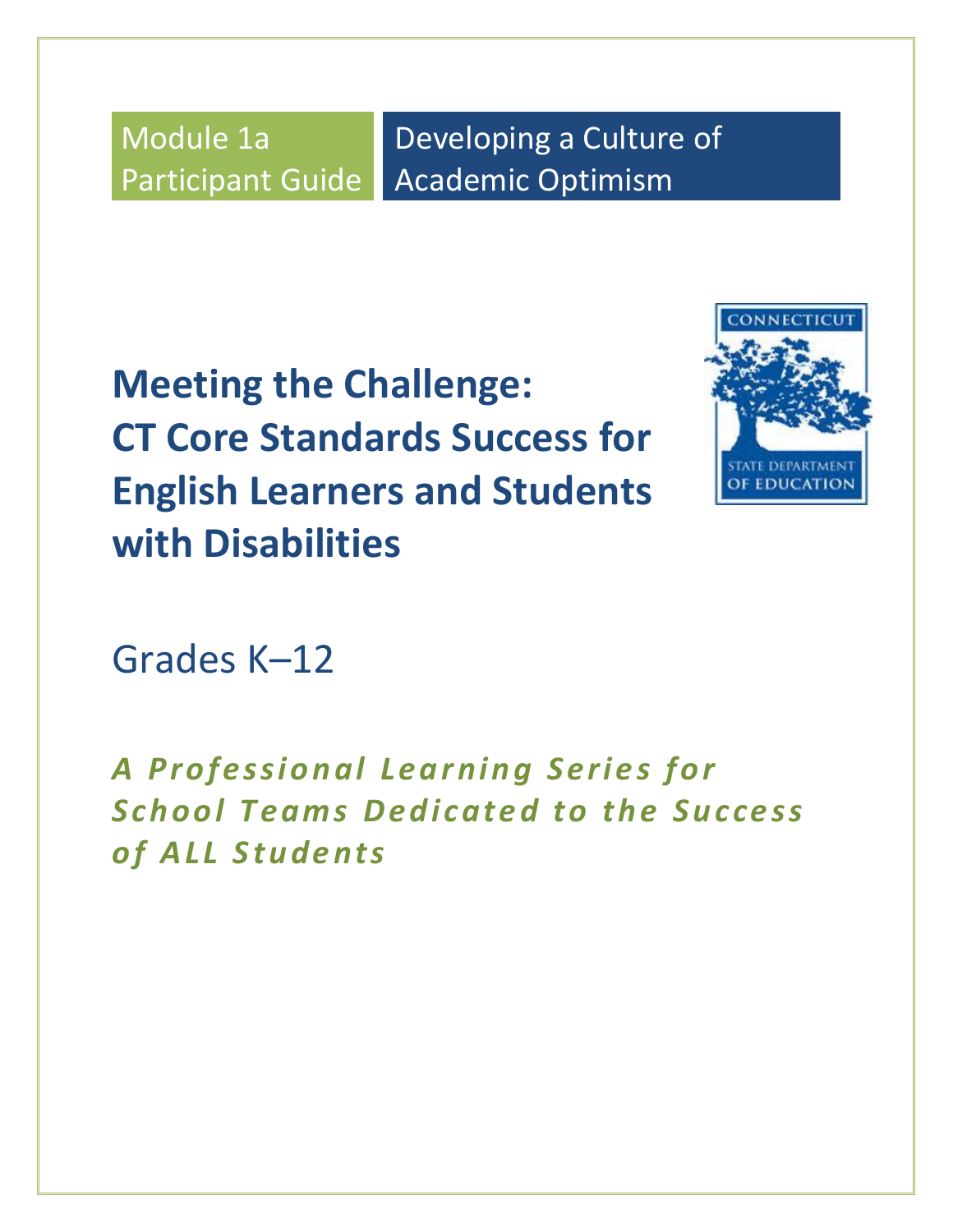#### **Connecticut Core Standards Systems of Professional Learning**

The material in this guide was developed by Public Consulting Group in collaboration with staff from the Connecticut State Department of Education. The development team would like to specifically thank Ellen Cohn, Marie Salazar Glowski, Colleen Hayles, Jennifer Michalek, Charlene Tate Nichols, and Jennifer Webb from the Connecticut State Department of Education; Leslie Abbatiello from ACES; and Robb Geier and Elizabeth O'Toole from Public Consulting Group.

The *Meeting the Challenge* project includes a series of professional learning experiences for school teams on Connecticut Core Standards Success for English Learners and Students with Disabilities.

Participants will have continued support for the implementation of the new standards through virtual networking opportunities and online resources to support the training of educators throughout the state of Connecticut.

Instrumental in the design and development of the *Meeting the Challenge* materials from PCG were: Dr. Barbara Flanagan, Mary Ellen Hannon, Michelle Wade, and Melissa Pierce.

**Published 2015. Available online at<http://ctcorestandards.org/>**



Public Focus. Proven Results.<sup>™</sup>

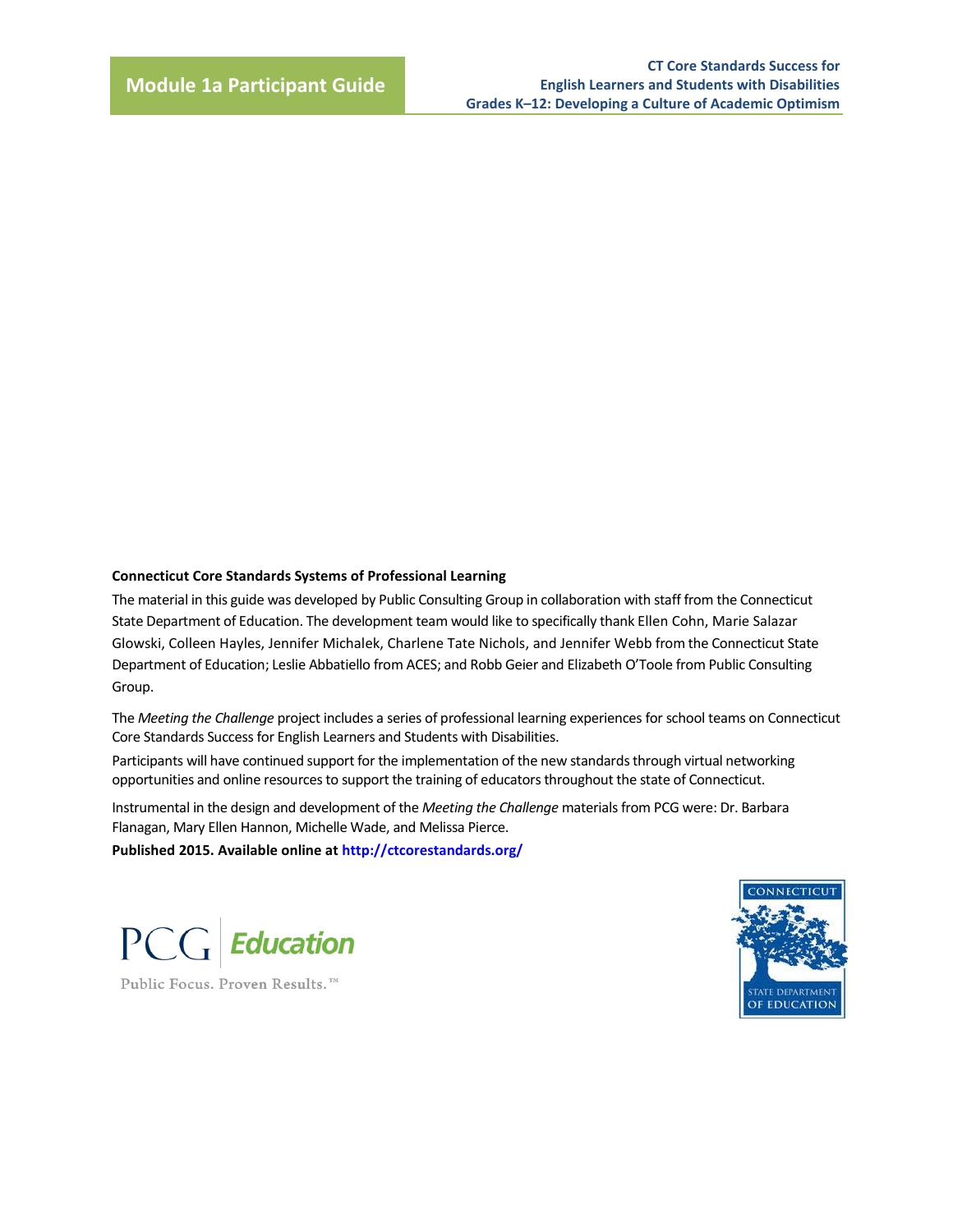# **Table of Contents**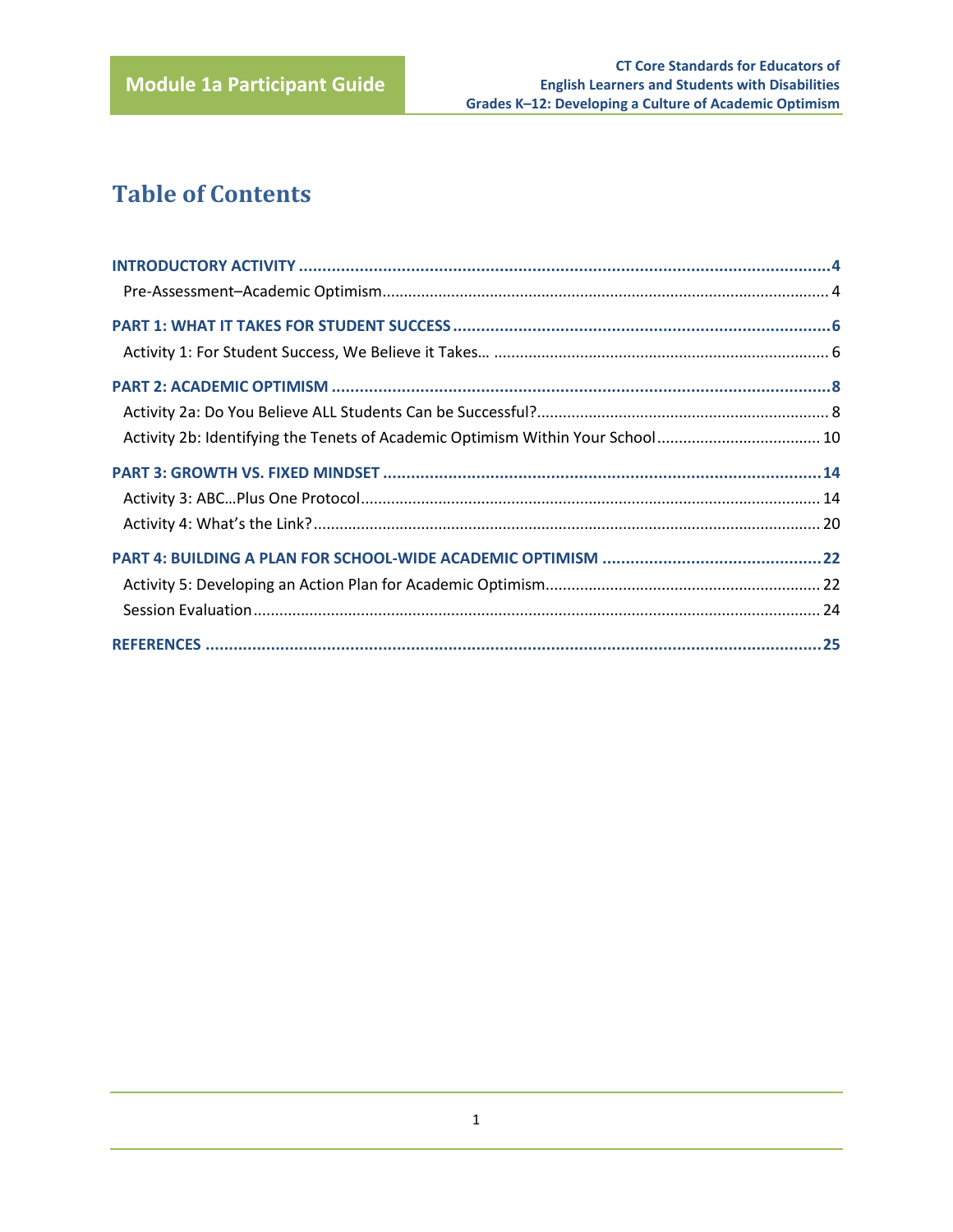# **Morning Session Agenda**

# **Developing a Culture of Academic Optimism**

- **•** Introductory Activity: Pre-Assessment Interactive Poll
- What it Takes for Student Success
- **•** Academic Optimism
- **Growth vs. Fixed Mindset**
- **•** Action Planning
- Session Evaluation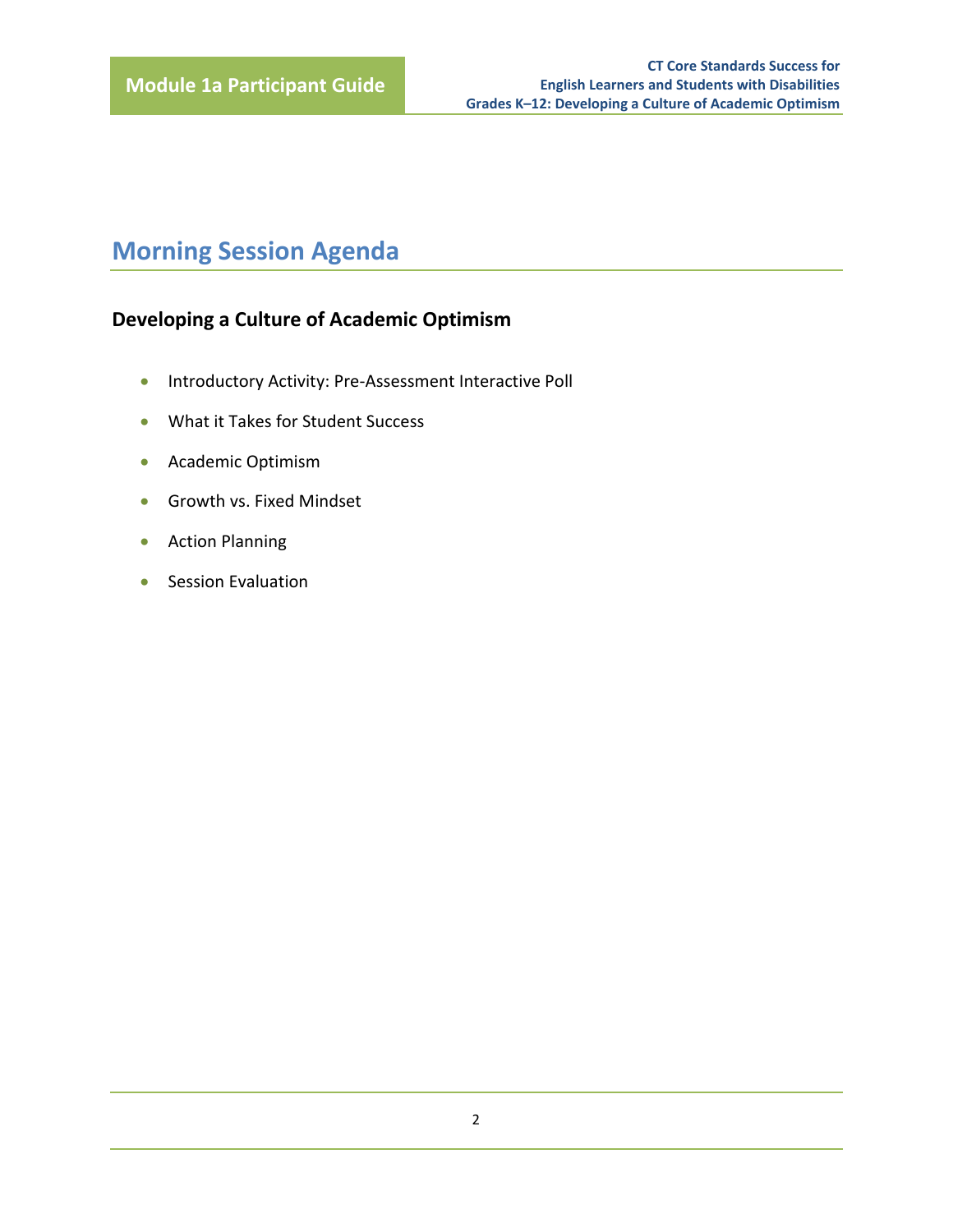**Introductory Activity**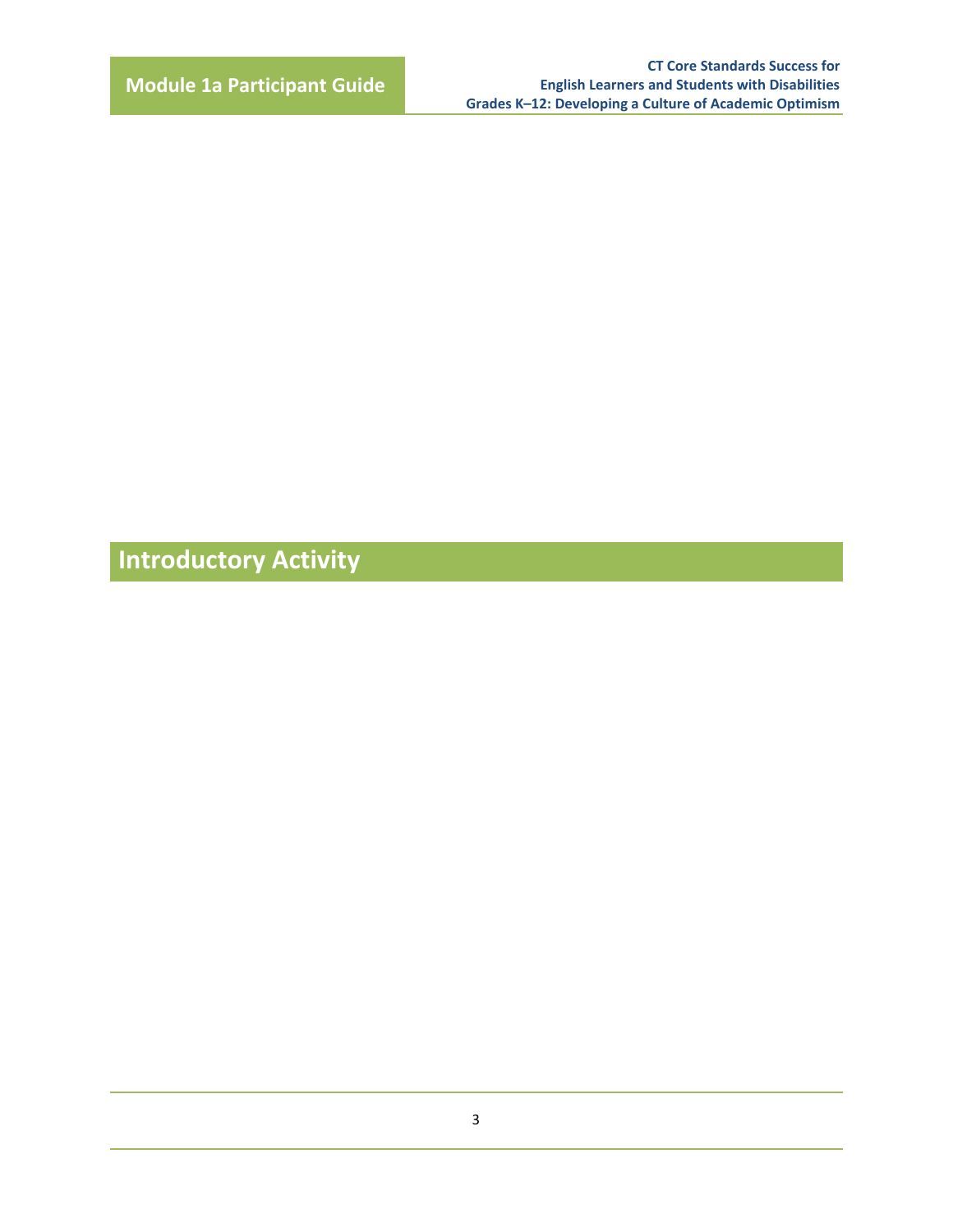# <span id="page-5-0"></span>**Introductory Activity**

## <span id="page-5-1"></span>**Pre-Assessment–Academic Optimism**

**Instructions:** Using your cell phone, answer the poll statements below regarding Academic Optimism and Growth Mindset. As fellow participants begin to answer, the results will show on the screen.

**Statement 1**: I believe all students can be successful with the new standards based on our current programs and supports. (Y-N)

**Statement 2:** I have the tools at my school or district to ensure all students are successful. (Y-N)

**Statement 3:** I believe that with training and support, my colleagues can gain the 'Academic Optimism' to work collaboratively and improve all students' achievement levels no matter what their individual needs are. (Y-N)

**Statement 4:** When it comes to planning and implementing the new Connecticut Core Standards (CCS) for all my students, I consider my skill level to be \_\_\_\_\_\_\_\_\_\_\_ (a. basic; b. intermediate; c. advanced; or d. expert).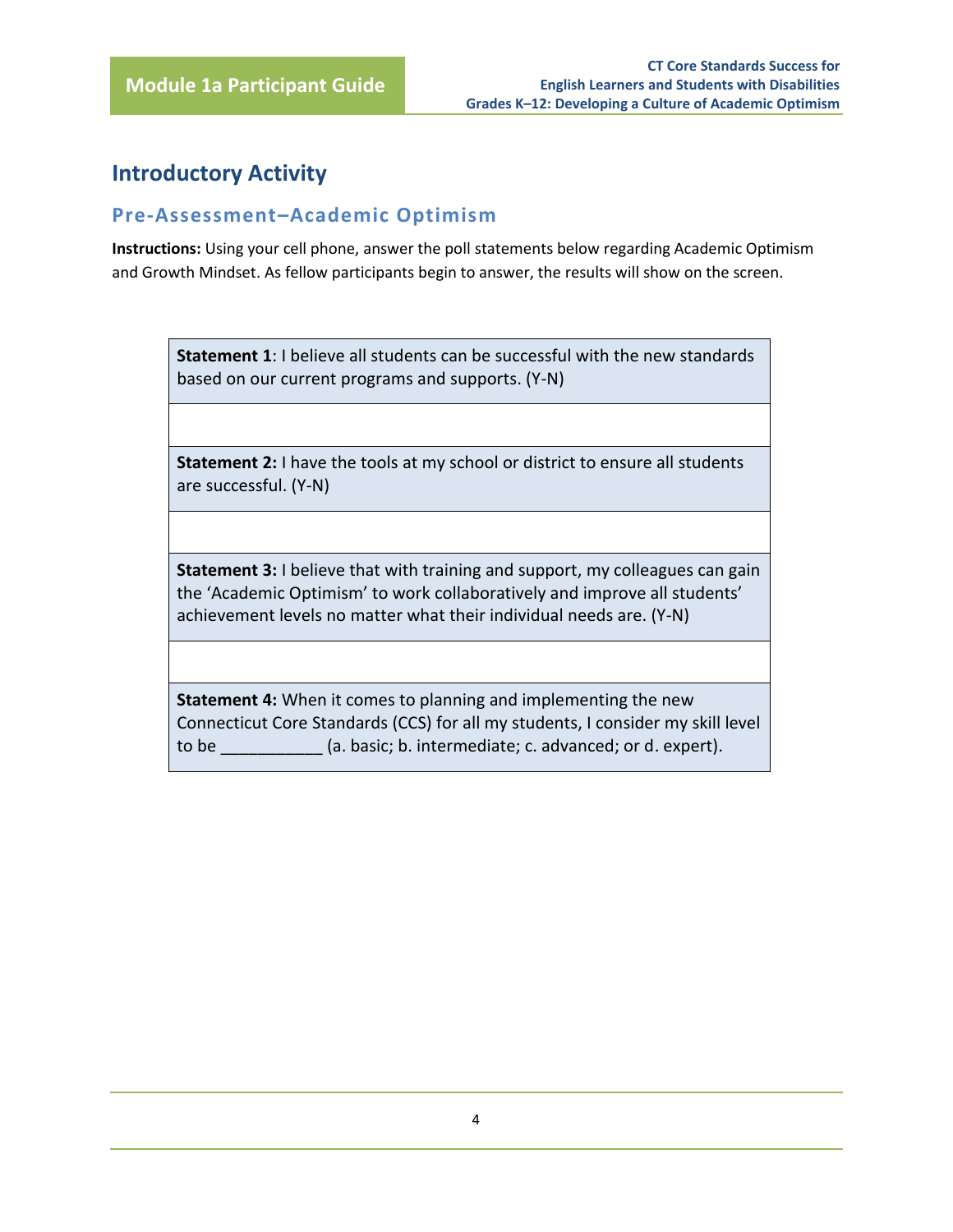**Part 1: What it Takes for Student Success**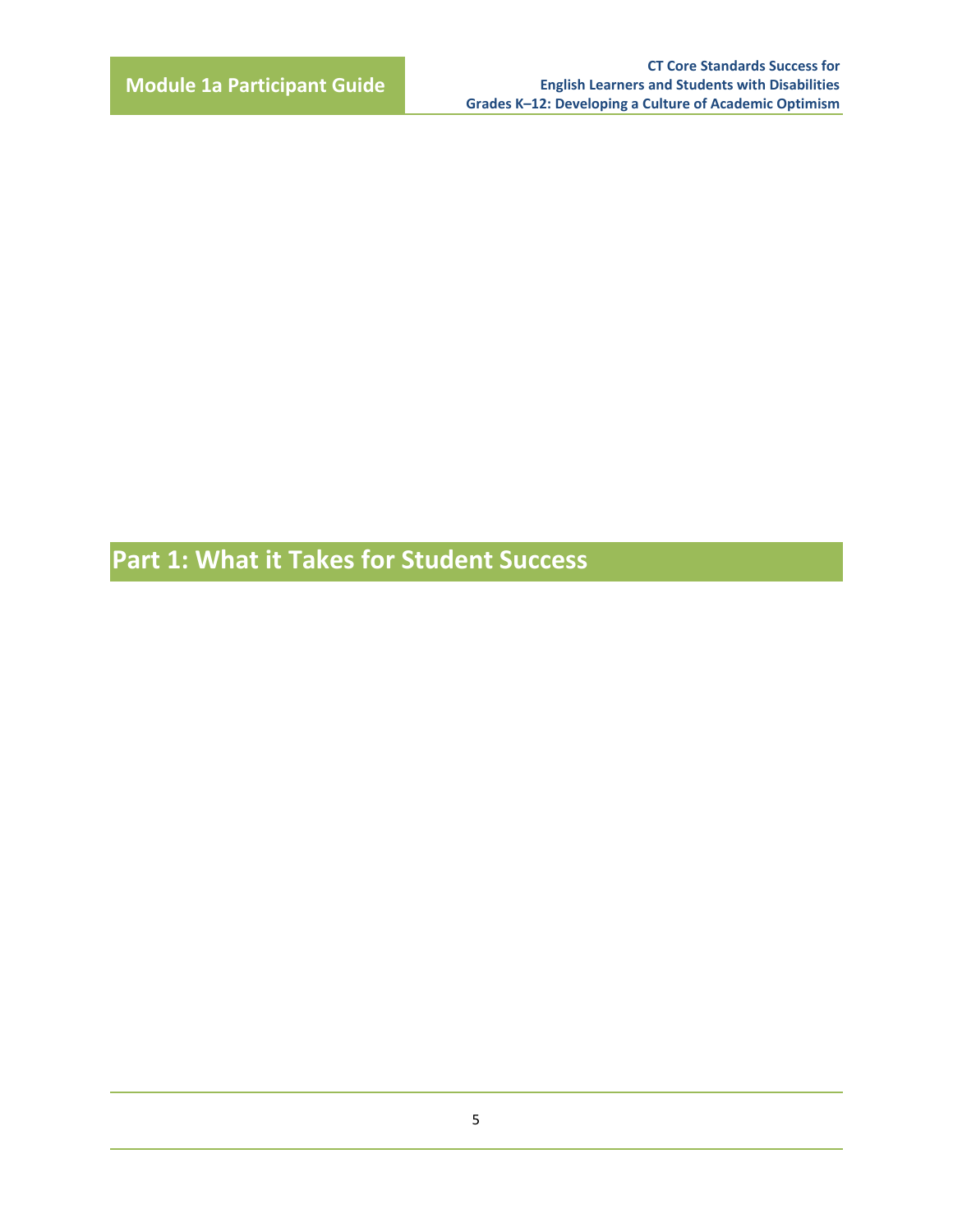# <span id="page-7-0"></span>**Part 1: What it Takes for Student Success**

## <span id="page-7-1"></span>**Activity 1: For Student Success, We Believe it Takes…**

#### **DESCRIPTION**

In school teams, participants determine what they believe is necessary for student success. Once that has been determined, they will create a statement for their school.

#### **DIRECTIONS**

- 1. In school teams, brainstorm what it takes for students to be successful at your school.
- 2. Group the ideas into categories that incorporate similar themes. You may use sticky notes to make this easier.
- **3.** Using the themes from your brainstorming session, on chart paper, develop a school statement of what it takes to be successful. Your statement should begin with **"At (your school name), for students' success it takes…."**

#### **Discussion Prompt:**

When you finish developing your statement, discuss whether other staff members at your school would agree with your statement. Why or why not?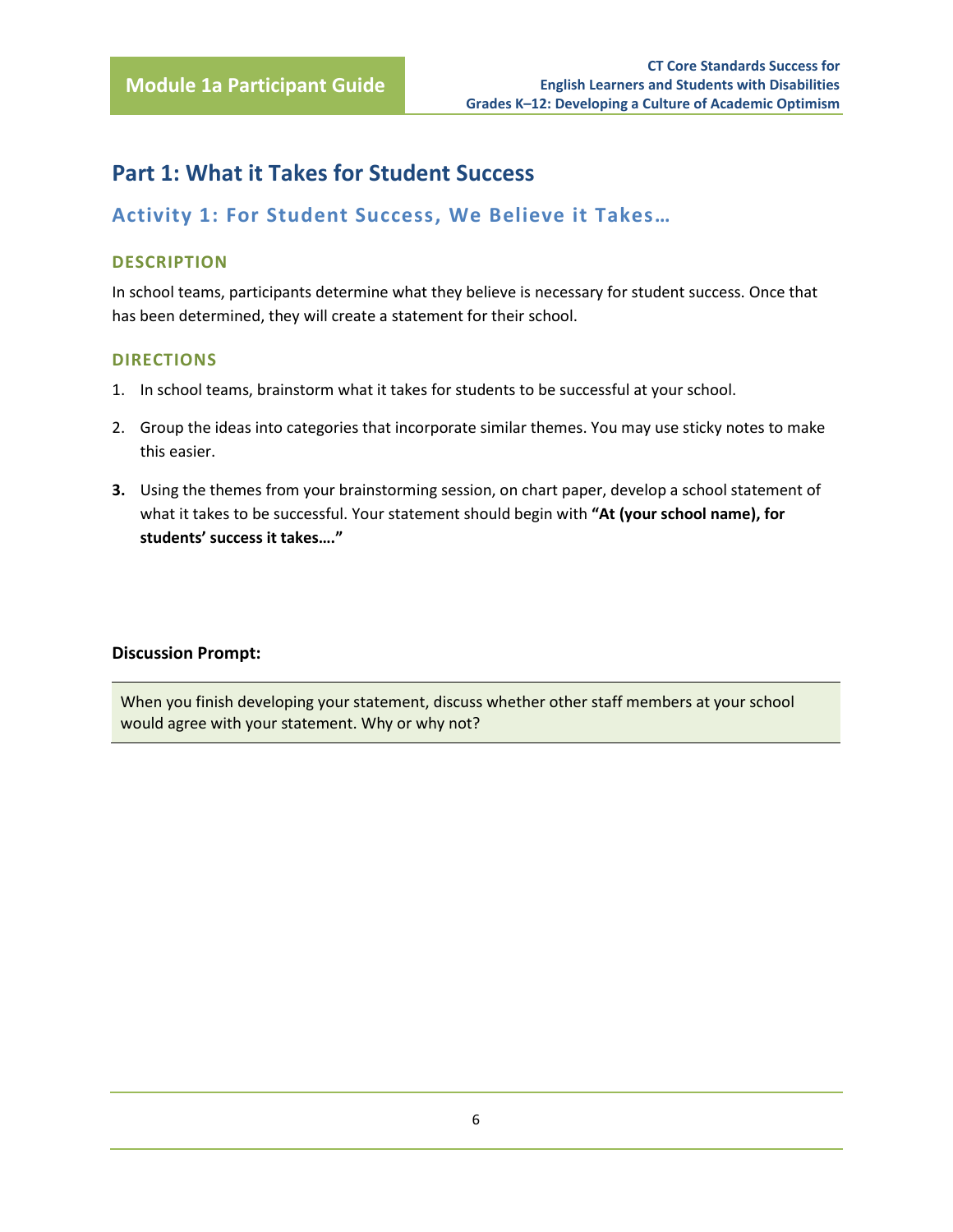**Part 2: Academic Optimism**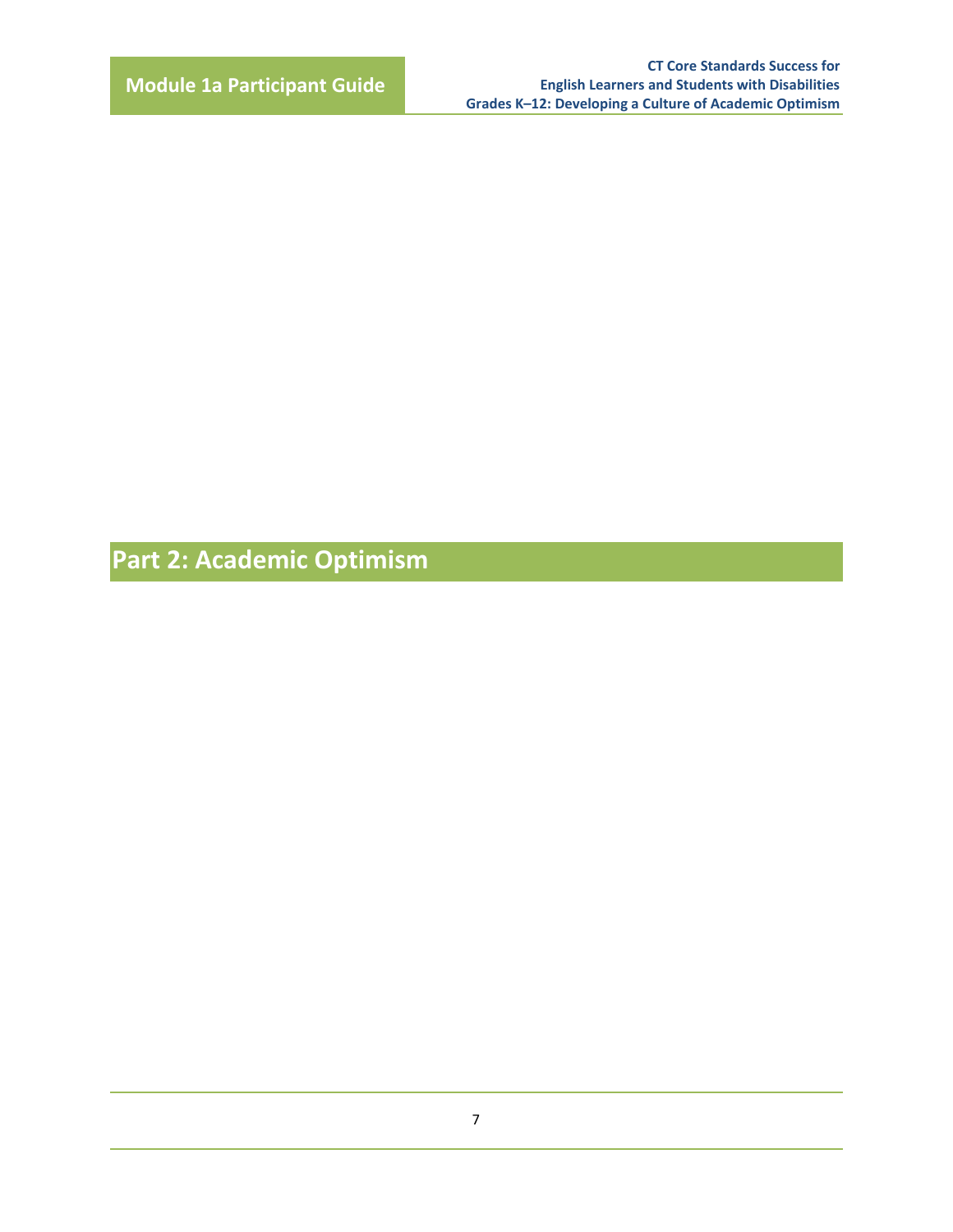# <span id="page-9-0"></span>**Part 2: Academic Optimism**

## <span id="page-9-1"></span>**Activity 2a: Do You Believe ALL Students Can be Successful?**

#### **DESCRIPTION**

Participants view a video of an elementary school that depicts a high level of Academic Optimism. While watching the video, participants record where they see high levels of Academic Optimism within each of the three components.

#### **DIRECTIONS**

- 1. Watch the video and use the Note Catcher on the next page to highlight how staff create an environment of high expectations and Academic Optimism that connects with students and parents.
- 2. After the video, discuss each area of Academic Optimism and where it was found within the school, citing evidence.

#### **RESOURCES**

- Video: *[César Chávez Elementary School: What makes a great school?](https://www.youtube.com/watch?v=qruX_1vyJhA)* Retrieved from [https://www.youtube.com/watch?v=qruX\\_1vyJhA](https://www.youtube.com/watch?v=qruX_1vyJhA)
- Video Reflections Note Catcher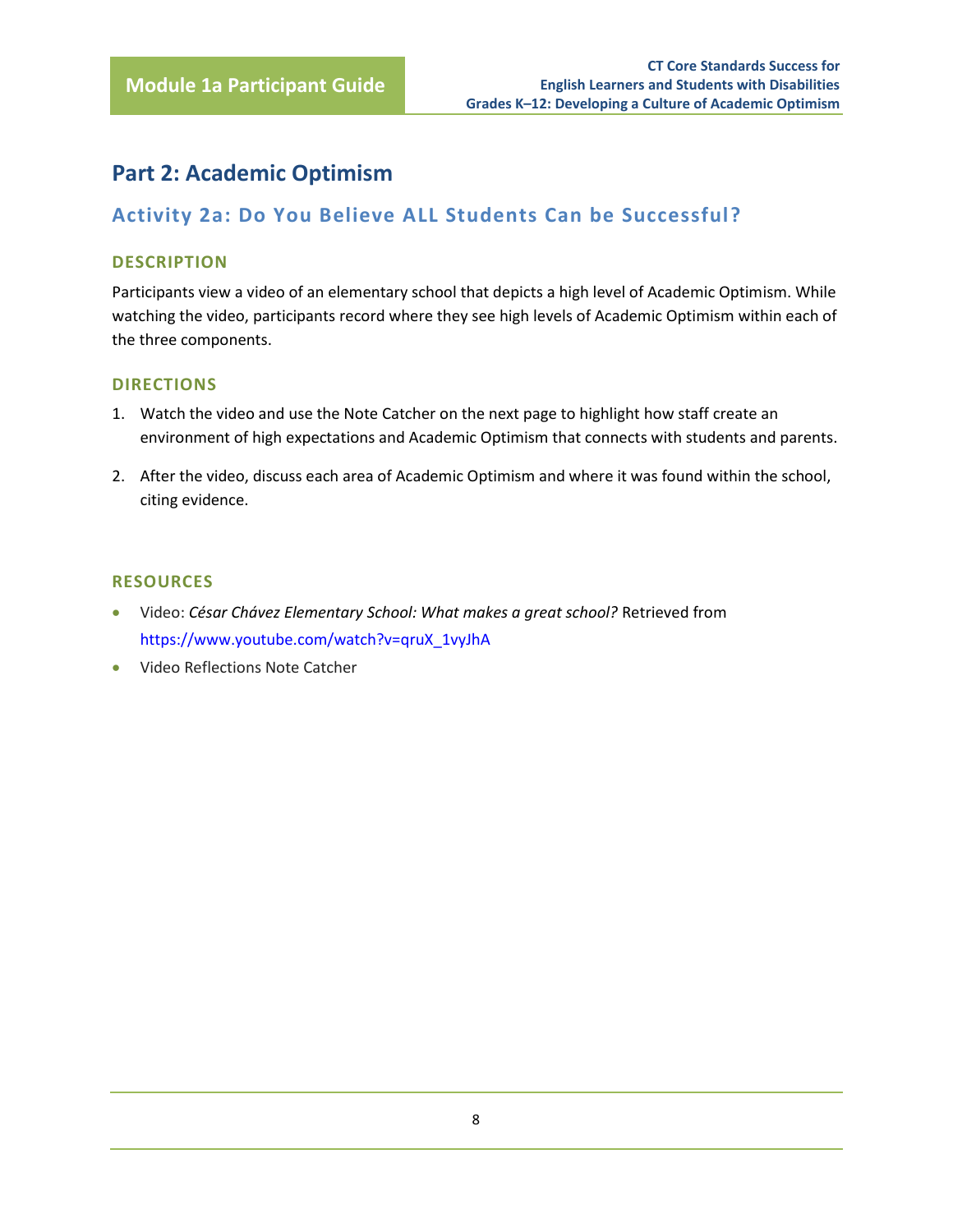# **Video Reflections Note Catcher**

| <b>Note Catcher</b>                                                                   |  |  |  |  |
|---------------------------------------------------------------------------------------|--|--|--|--|
| Adult Actions that Demonstrate Academic<br><b>Emphasis and High Expectations</b>      |  |  |  |  |
| Adult Actions that Demonstrate High Levels of<br>Support                              |  |  |  |  |
| Adult Actions that Demonstrate High Levels of<br><b>Relational Trust and Efficacy</b> |  |  |  |  |

#### **Discussion Prompt:**

Where did you find a high degree of Academic Optimism within the school? What evidence shows their belief that ALL students can be successful?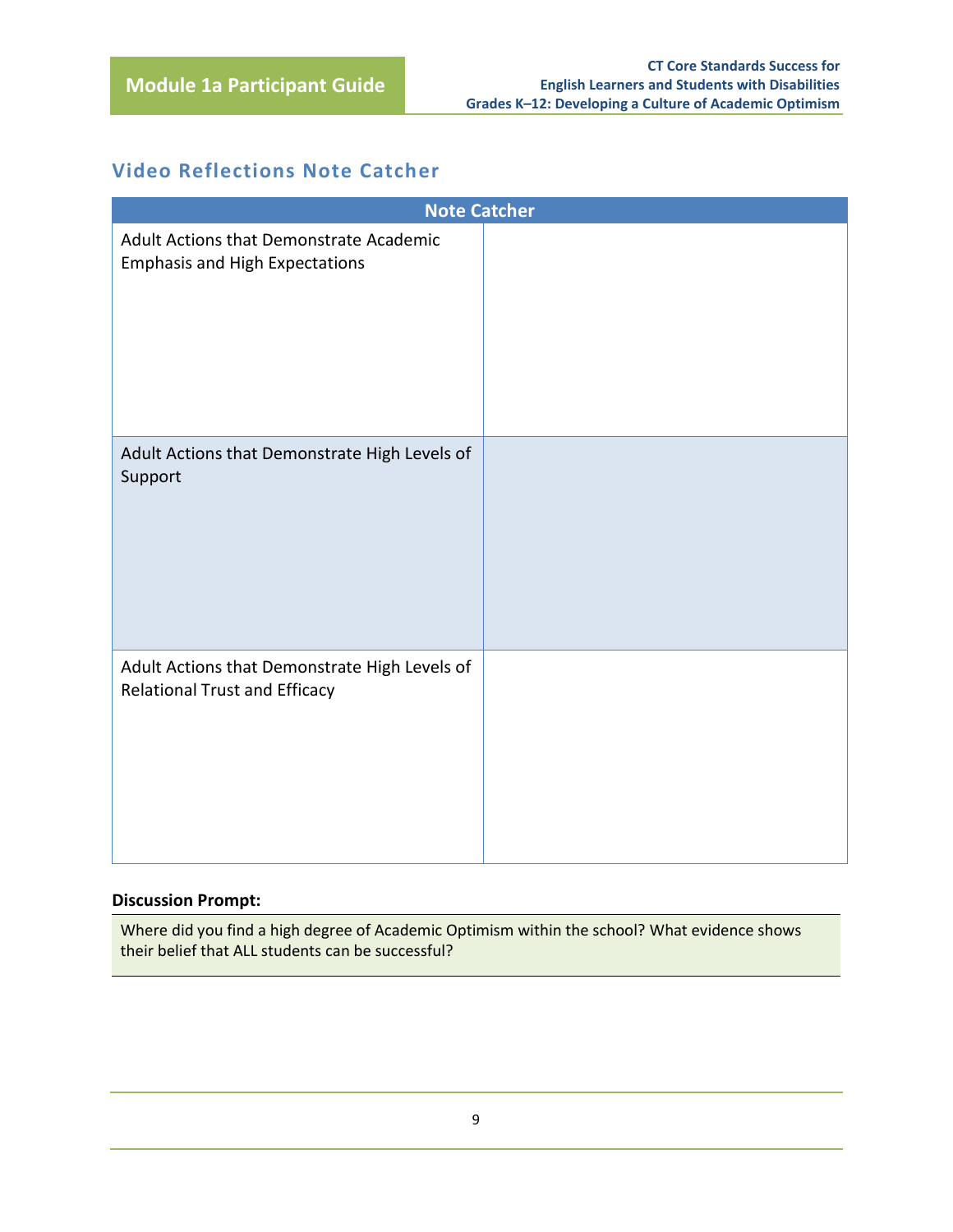# <span id="page-11-0"></span>**Activity 2b: Identifying the Tenets of Academic Optimism Within Your School**

#### **DESCRIPTION**

In school teams, participants identify the components of Academic Optimism present in their school. In addition, they will identify priority areas that need focus to build a culture of Academic Optimism.

#### **DIRECTIONS**

- 1. Review each area of Academic Optimism and the list of components that lead to a stronger belief that all students can be successful.
- 2. Reflect on your current school culture and note whether each component is present within your school. If present, provide evidence of where it may be observed.
- 3. If an action item is not present, determine as a team whether that should become a school priority and focus.
- 4. After completing the table below, as a team, read the discussion prompt on page 12 and discuss.

| <b>Academic Emphasis</b>                                                       | Is this component part of your<br>school culture? If so, what<br>evidence do you have? | If it is not present, do you<br>believe it should be a school<br>priority and focus? |
|--------------------------------------------------------------------------------|----------------------------------------------------------------------------------------|--------------------------------------------------------------------------------------|
| High but achievable academic<br>goals for ALL students: high<br>rigor          |                                                                                        |                                                                                      |
| Learning environment is<br>orderly and serious                                 |                                                                                        |                                                                                      |
| Attitude or interventions that<br>show students will not be<br>allowed to fail |                                                                                        |                                                                                      |

## **Creating a School Culture of Academic Optimism**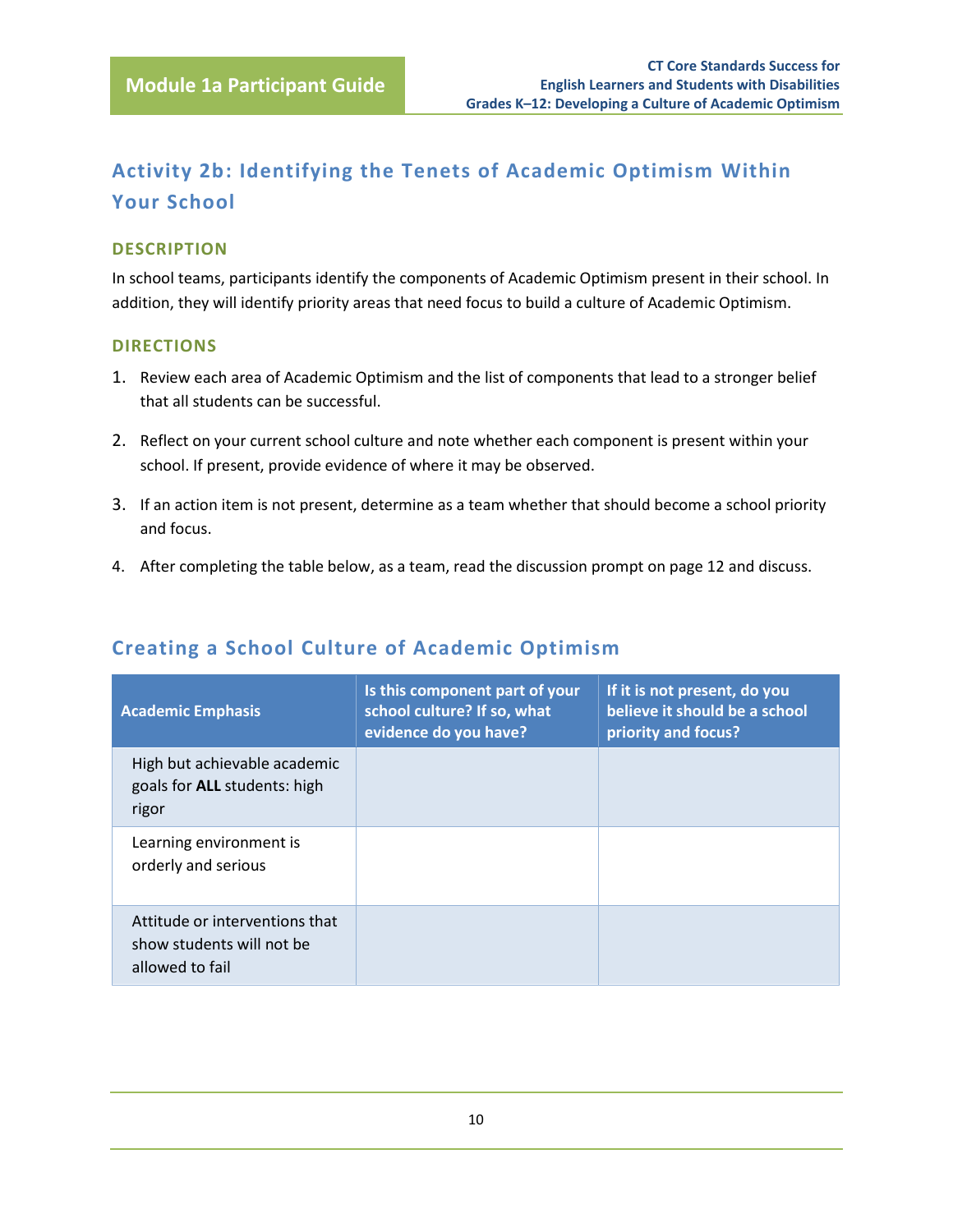| Students are motivated to<br>work hard                                                                                                       |                                                                                        |                                                                                      |
|----------------------------------------------------------------------------------------------------------------------------------------------|----------------------------------------------------------------------------------------|--------------------------------------------------------------------------------------|
| Students respect academic<br>achievement                                                                                                     |                                                                                        |                                                                                      |
| Teachers hold each other<br>accountable to high student<br>achievement                                                                       |                                                                                        |                                                                                      |
| <b>Collective Efficacy</b>                                                                                                                   | Is this component part of your<br>school culture? If so, what<br>evidence do you have? | If it is not present, do you<br>believe it should be a school<br>priority and focus? |
| Expectation and support for<br>high individual teacher efficacy<br>in knowledge and effective use<br>of impactful instructional<br>practices |                                                                                        |                                                                                      |
| Focus on problem solving<br>rather than upon blame                                                                                           |                                                                                        |                                                                                      |
| All teachers are "data<br>informed" about their<br>effectiveness                                                                             |                                                                                        |                                                                                      |
| Provides confidence regardless<br>of obstacles, motivates to<br>challenging goals, and<br>supports persistence until<br>successful           |                                                                                        |                                                                                      |
| Reinforces and enhances trust<br>and academic success                                                                                        |                                                                                        |                                                                                      |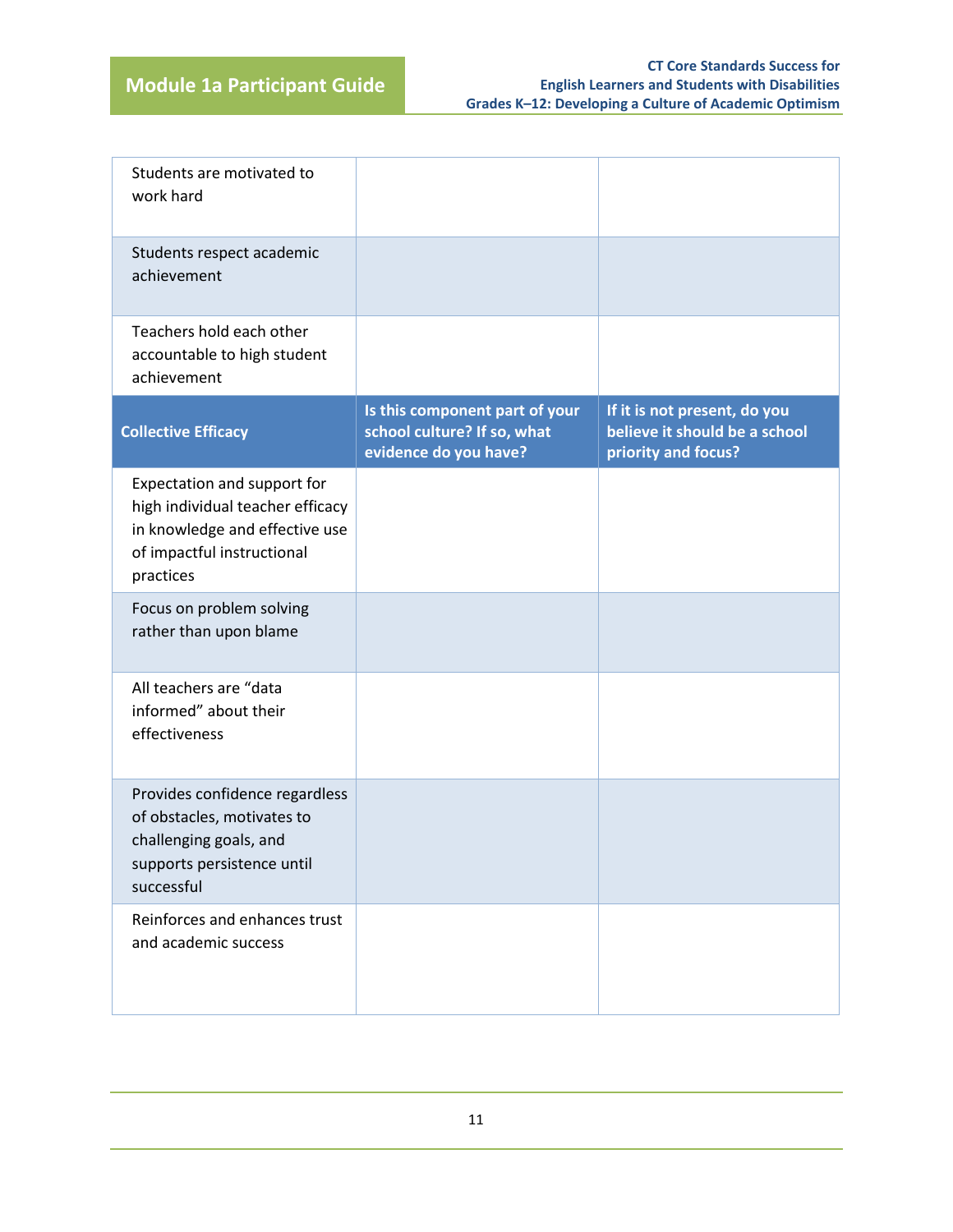| <b>Relational Trust</b>                                                                                                                                                                               | Is this component part of your<br>school culture? If so, what<br>evidence do you have? | If it is not present, do you<br>believe it should be a school<br>priority and focus? |
|-------------------------------------------------------------------------------------------------------------------------------------------------------------------------------------------------------|----------------------------------------------------------------------------------------|--------------------------------------------------------------------------------------|
| Demonstrates 5 facets:<br>benevolence, reliability,<br>competence, honesty, and<br>openness                                                                                                           |                                                                                        |                                                                                      |
| Cooperation sets the stage for<br>effective student learning;<br>distrust makes cooperation<br>virtually impossible                                                                                   |                                                                                        |                                                                                      |
| Trust and cooperation among<br>students, parents, and<br>teachers influence regular<br>school attendance, persistent<br>learning, and faculty<br>experimentation with new<br>techniques and resources |                                                                                        |                                                                                      |

#### **Discussion Prompt**

How will the addition of priority areas for focus change the culture of your school? How much effort will be needed before you begin to see a difference within the school?

#### **RESOURCES**

Creating a School Culture of Academic Optimism Template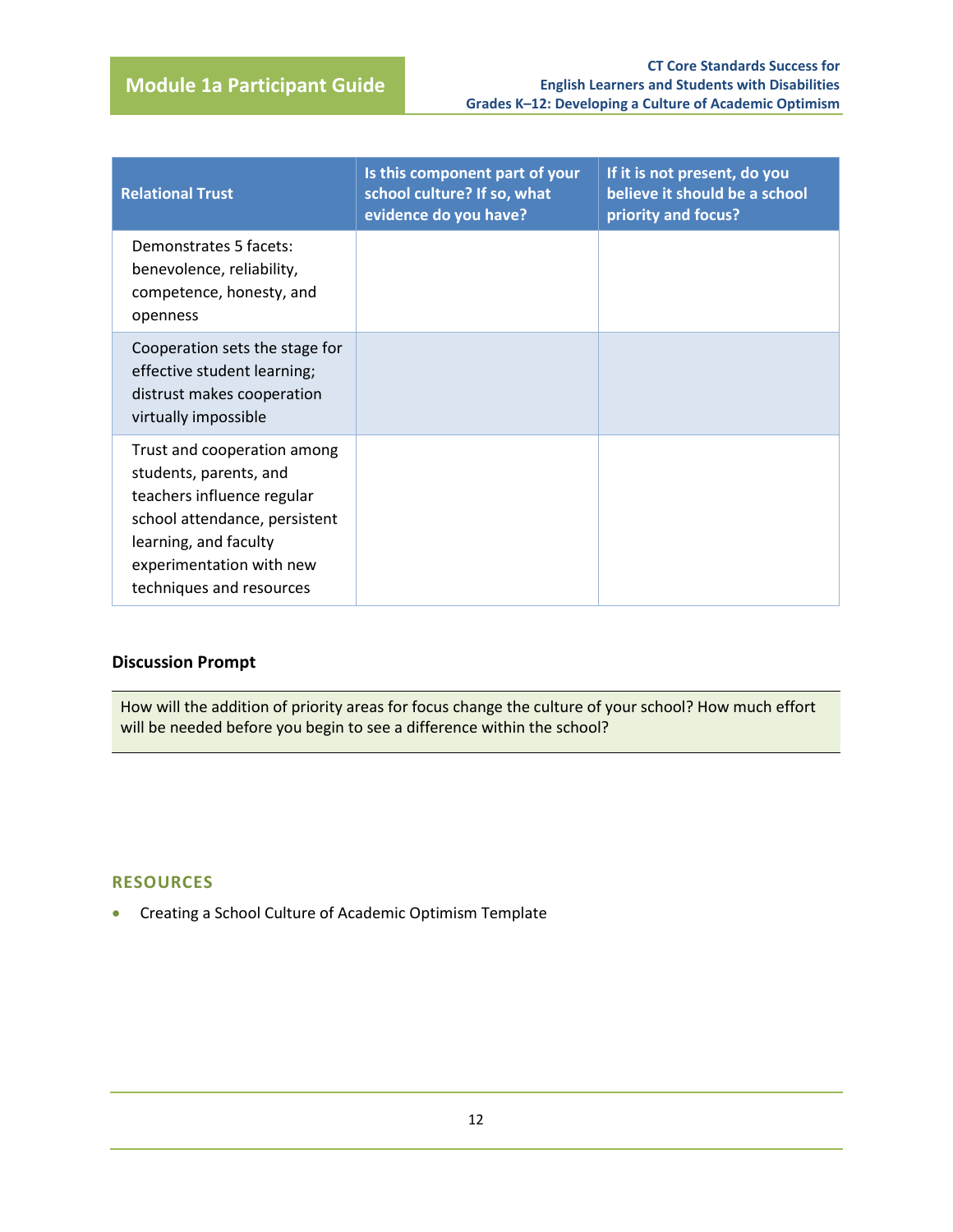**Part 3: Growth vs. Fixed Mindset**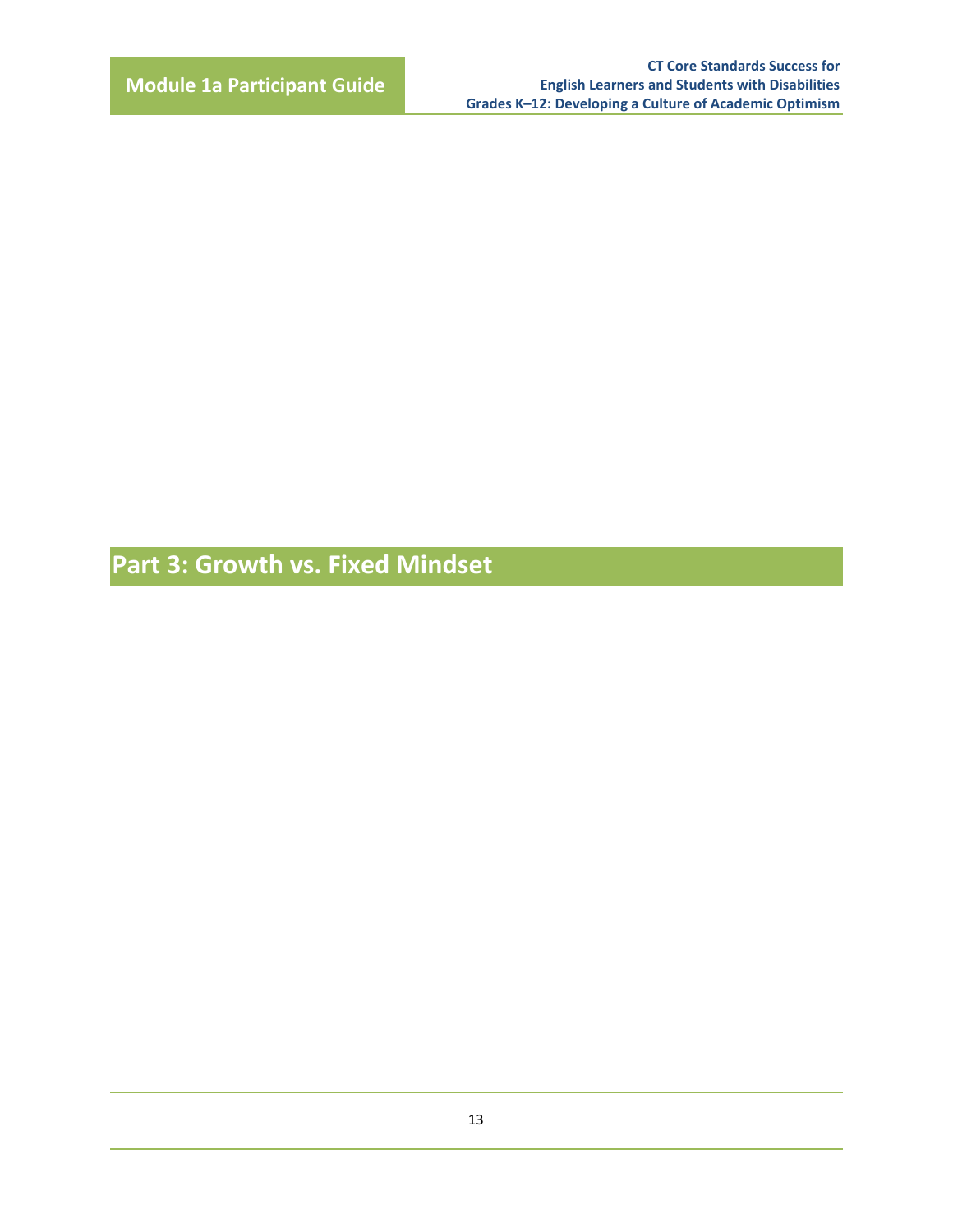# <span id="page-15-0"></span>**Part 3: Growth vs. Fixed Mindset**

## <span id="page-15-1"></span>**Activity 3: ABC…Plus One Protocol**

#### **DESCRIPTION**

ABC…Plus One is a reading strategy protocol for small groups to explore ideas, areas of agreement, and connections. Each participant selects and records responses to specific prompts on the Note Catcher on page 15.

#### **DIRECTIONS**

- 1. Review the ABC…Plus One process in your group. Provide each team member with a letter from A to D.
- 2. Starting on page 16, read the article *Creating a Growth Mindset in Your Students* and in the appropriate box on page 15 record:
	- One thing with which you **Agree**
	- One **Big Idea**
	- One **Connection** to your current work
- 3. **Round 1:** Each member shares their **Agree** box without elaborating about why they chose that item. When all **Agree** boxes have been read, Person A offers a summarizing paraphrase of what has been said. He or she then leads a short discussion among the group about what influenced members to write what they wrote.
- 4. **Round 2**: Each member repeats the process with the **Big Idea** box. Person B leads the discussion.
- 5. **Round 3:** Each member repeats the process with the **Connection** box. Person C leads the discussion.
- 6. **Round 4**: Each person locates the fourth box on the Note Catcher and writes how this information might be used or applied. Members repeat the process with Person D leading the discussion.
- 7. Small groups share insights with the larger group.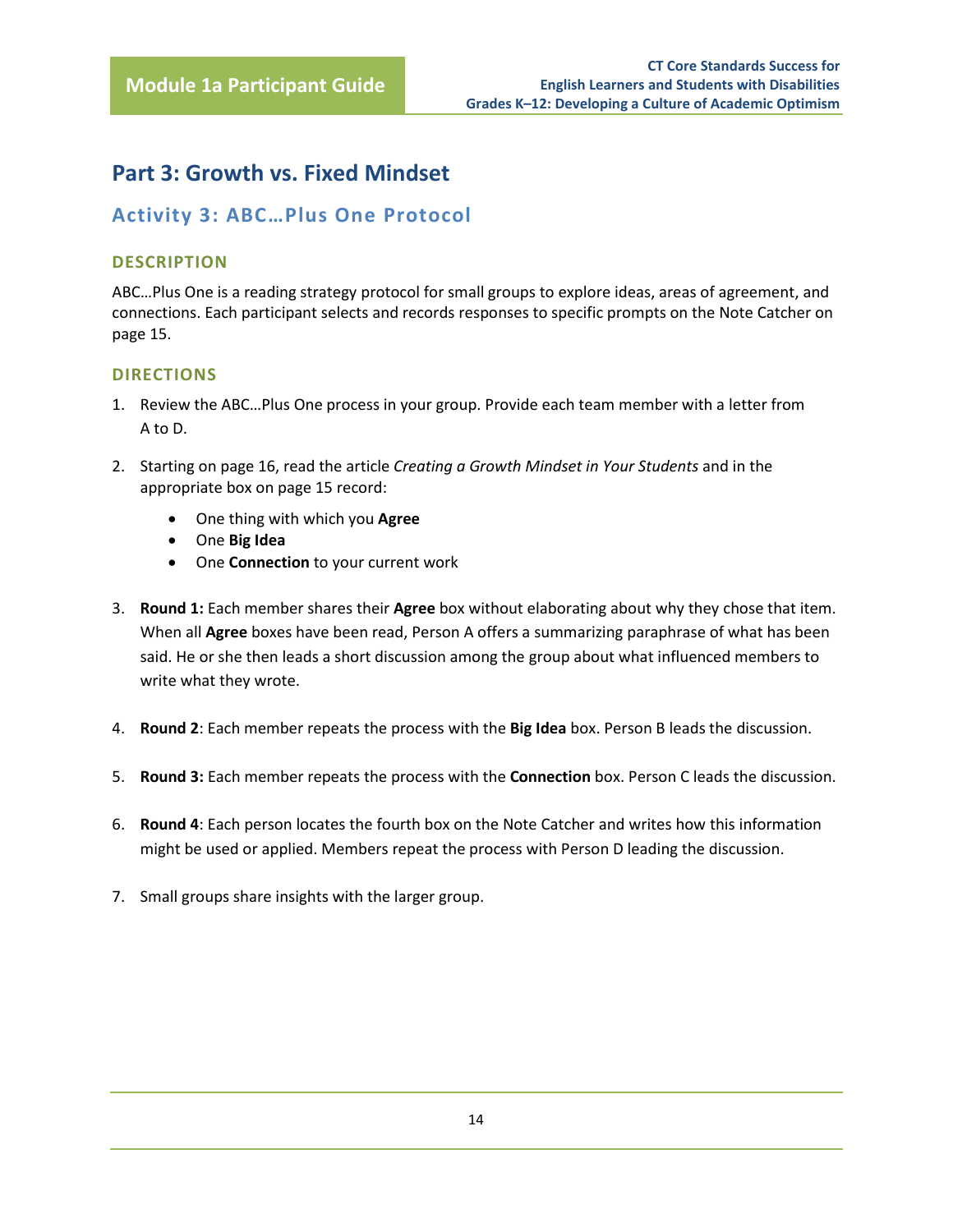## **ABC…Plus One Note Catcher**

| <b>Actions</b>                                         | <b>Reflections from Article</b> |
|--------------------------------------------------------|---------------------------------|
| $\mathsf{A}$<br>Agree                                  |                                 |
| $\mathbf B$<br>The Biggest Idea                        |                                 |
| $\mathbf c$<br><b>Connection to Our</b><br><b>Work</b> |                                 |
| $+1$<br><b>Application to Our</b><br><b>School</b>     |                                 |

#### **Discussion Prompt**

How can this protocol help to clarify the main ideas of the reading while transferring the understanding to your school setting?

#### **RESOURCES**

- Article: Thoughtful Learning. (2012) *Creating a Growth Mindset in Your Students*
- ABC…Plus One Note Catcher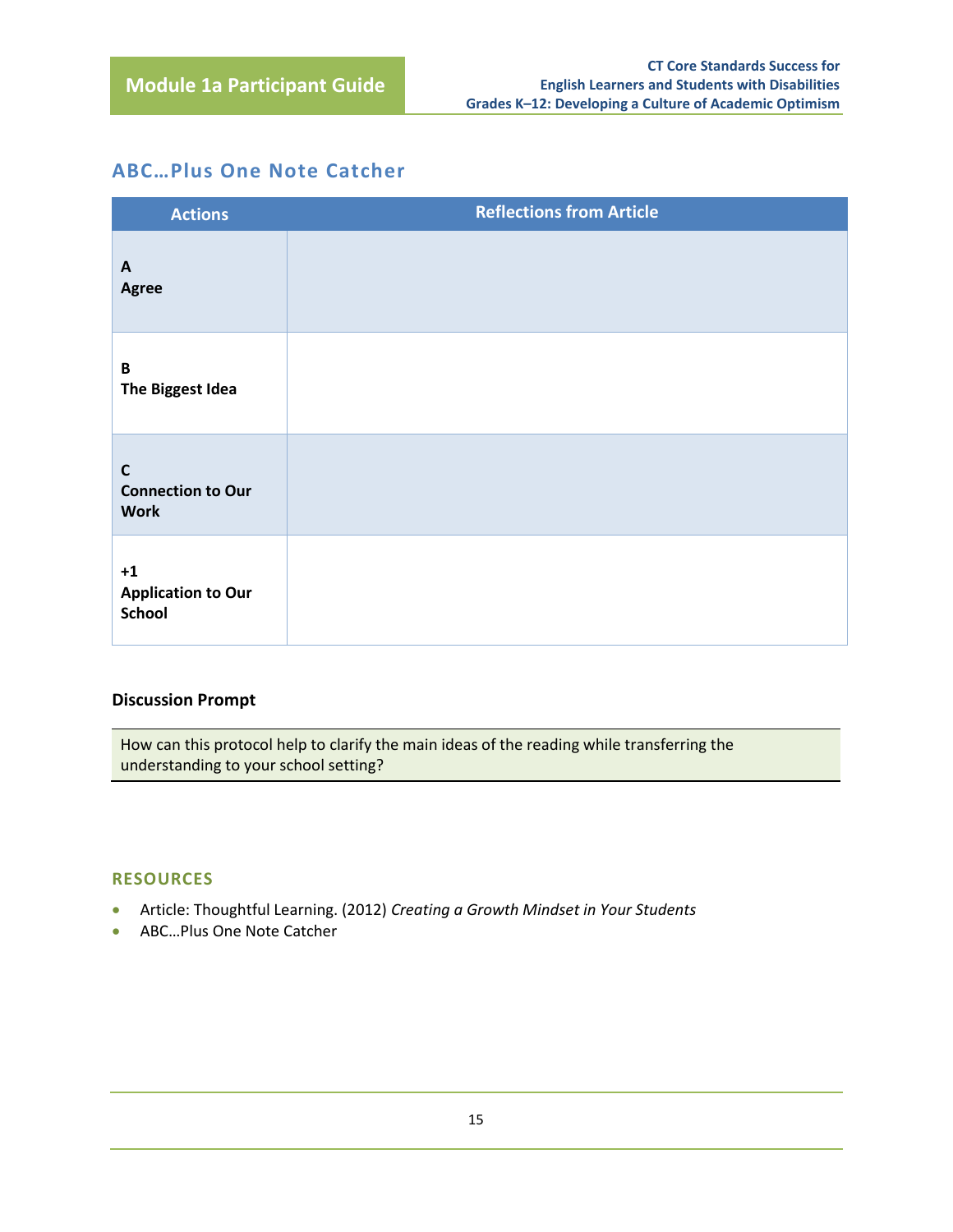# Thoughtful Learning

# **Creating a Growth Mindset in Your Students**

Submitted by King on Tue, 2012-03-27

Belief that you can become smarter and more talented opens the doorways to success. That's what twenty years of research has shown [Carol Dweck](http://mindsetonline.com/abouttheauthor/index.html) [1] of Stanford University. She has identified two opposing beliefs about intelligence and talent, beliefs that strongly impact our ability to learn.



Though the fixed mindset has traditionally held sway, many recent studies show that the growth mindset better represents our abilities. Our brains are much more elastic than previously thought, constantly growing new connections. IQ and talent are not fixed, but are mutable based on experience and attitude.

In her book *[Mindset](http://mindsetonline.com/whatisit/about/index.html) [2]*, Dweck outlines the dramatic effect that these opposing beliefs have on learners:

| <b>Fixed Mindset</b>                          | <b>Growth Mindset</b>                           |
|-----------------------------------------------|-------------------------------------------------|
| Wants to <b>prove</b> intelligence or talent. | Wants to <i>improve</i> intelligence or talent. |
| Avoids challenges for fear of failure.        | Engages challenges to improve.                  |
| Gives up in the face of tough obstacles.      | Persists in overcoming obstacles.               |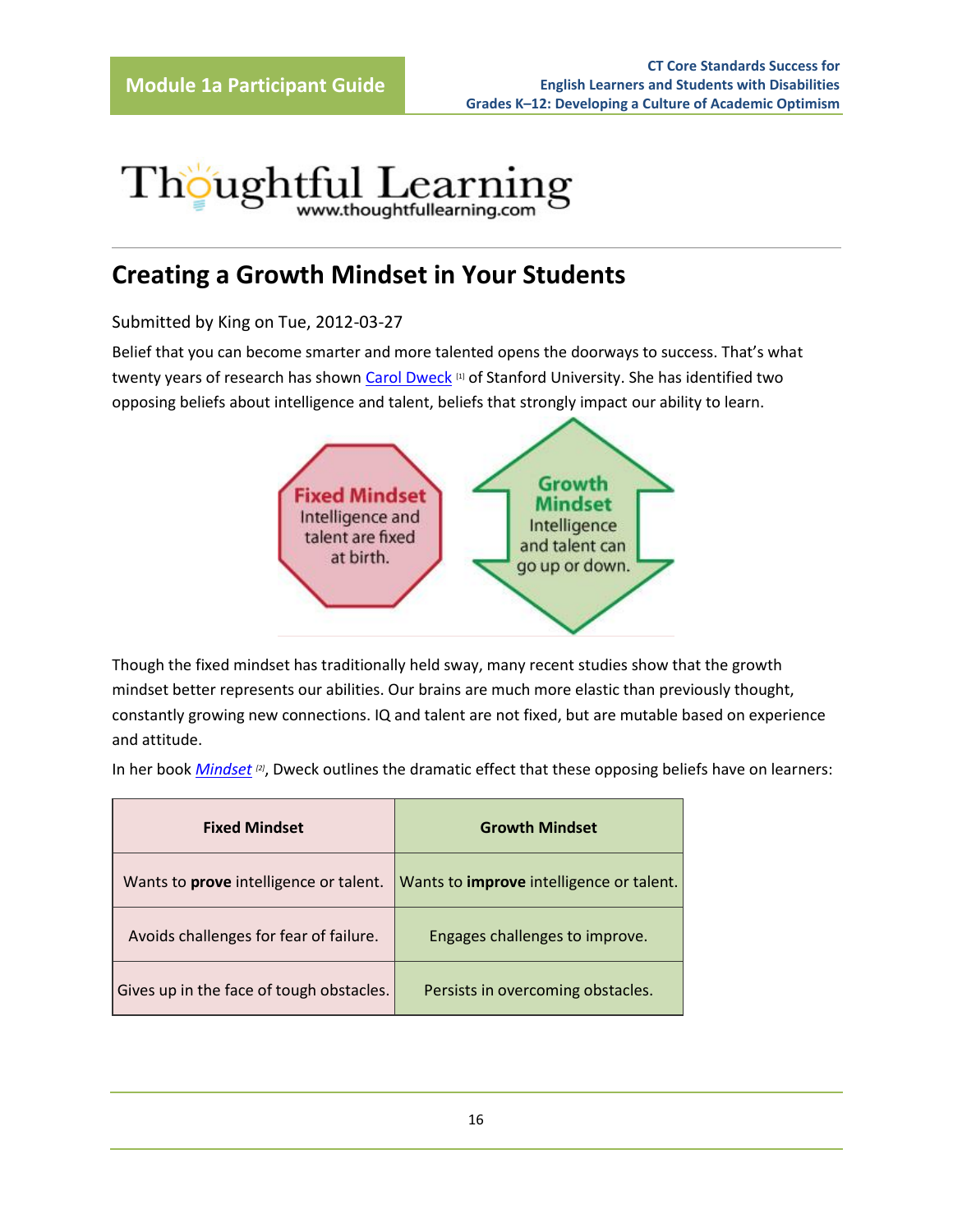| Avoids hard labor.                   | Sees labor as the path to success.  |
|--------------------------------------|-------------------------------------|
| Treats criticism as an attack.       | Treats criticism as an opportunity. |
| Feels threatened by others' success. | Feels inspired by others' success.  |

As you can see from this chart, the fixed mindset leads to many of the learning and discipline problems in school, while the growth mindset leads to optimal learning. Recent articles in *[Scientific American](http://blogs.scientificamerican.com/literally-psyched/2012/02/18/hamlet-and-the-power-of-beliefs-to-shape-reality) [3] , [Wired Science](http://www.wired.com/wiredscience/2011/10/why-do-some-people-learn-faster-2) [4] ,* and the *[New York Times](http://www.nytimes.com/2009/04/16/opinion/16kristof.html) [5]* cite numerous studies that support Dweck's conclusions.

In one such study, urban Milwaukee students who were at risk for mental retardation were entered into an intensive education program prior to first grade. After the program, a control group scored an average of 83 on the Stanford-Binet IQ test, but the students who had worked in the program had an average IQ of 110. That's an average gain of 27 points, moving from borderline retardation to "bright" intelligence.

[Alfred Binet](http://www.indiana.edu/~intell/binet.shtml) [6] created the IQ test for a very similar application—to raise the intelligence of Parisian schoolchildren. In *Modern Ideas About Children,* he wrote the following:

"Never!" What a strong word! A few modern philosophers seem to lend their moral support to these deplorable verdicts when they assert that an individual's intelligence is a fixed quantity, a quantity which cannot be increased. We must protest and react against this brutal pessimism. We shall attempt to prove that it is without foundation.

. . . With practice, training, and above all, method, we manage to increase our attention, our memory, our judgment and literally to become more intelligent than we were before.

## **How Can I Create the Growth Mindset?**

Clearly, if we can shift students from a fixed mindset to a growth mindset, we can eliminate many learning challenges and classroom-management issues. But how can we make this mental shift?

#### **5 Steps to Growth**

Here's an easy 5-step process to fostering a growth mindset in your classroom:

1. **Believe it.** You can't instill a growth mindset in students until you have it yourself. Start by recognizing your current mindset. It determines the way that you interpret experience.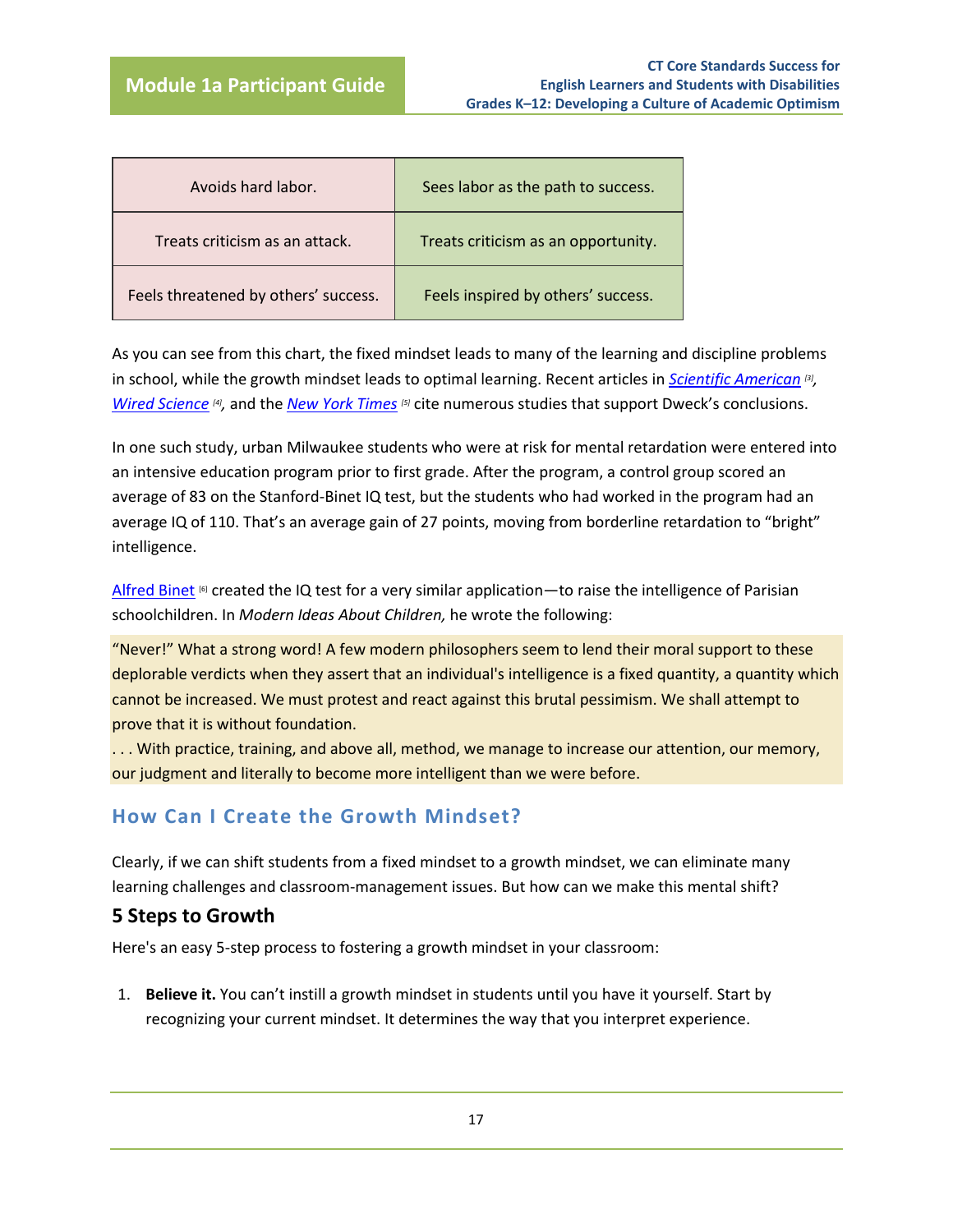- **The fixed mindset is focused on judgment.** Positive experiences mean that you are smart or talented or both. Negative experiences mean that you are dumb or talentless or both.
- **The growth mindset is focused on improvement.** Positive experiences mean that you are on the right track. Negative experiences mean you have a chance to make changes and grow.

These mindsets manifest most clearly in the self-talk in your head. Whenever you hear a judging bit of self-talk such as "I'm just no good at this," stop it and replace it with improvement talk: "I want to become better at this."

- 2. **Teach it.** Now that you are shaping your own mindset toward growth, you can teach your students to do so as well. Tell students they can improve their IQs and talents—which are not fixed. Present the evidence you find in this article and in other resources. Teach students that education is not something someone else gives to them. Education is something they must grab for themselves.
- 3. **Model it.** Show students how to recognize judging thoughts, how to stop them, and how to replace them with growth thoughts. Make the rule that judging thoughts spoken aloud in your class will be stopped, and the student will need to rephrase the idea as a growth thought. By doing so with external dialogue, you help students recognize judging thoughts in internal dialogue. You also help students monitor each other and shift their thoughts toward growth.

| Don't Say                                                                                        | Do Say                                      |
|--------------------------------------------------------------------------------------------------|---------------------------------------------|
| I'm so stupid.                                                                                   | What am I missing?                          |
| I'm awesome at this.                                                                             | I seem to be on the right track.            |
| I just can't do math.                                                                            | I'm going to train my brain in math.        |
| This is too hard.                                                                                | This is going to take some time.            |
| She's so smart, she makes me sick.                                                               | I'm going to figure out how she's doing it. |
| It's fine the way it is, and yours isn't any better. That's an interesting idea for improvement. |                                             |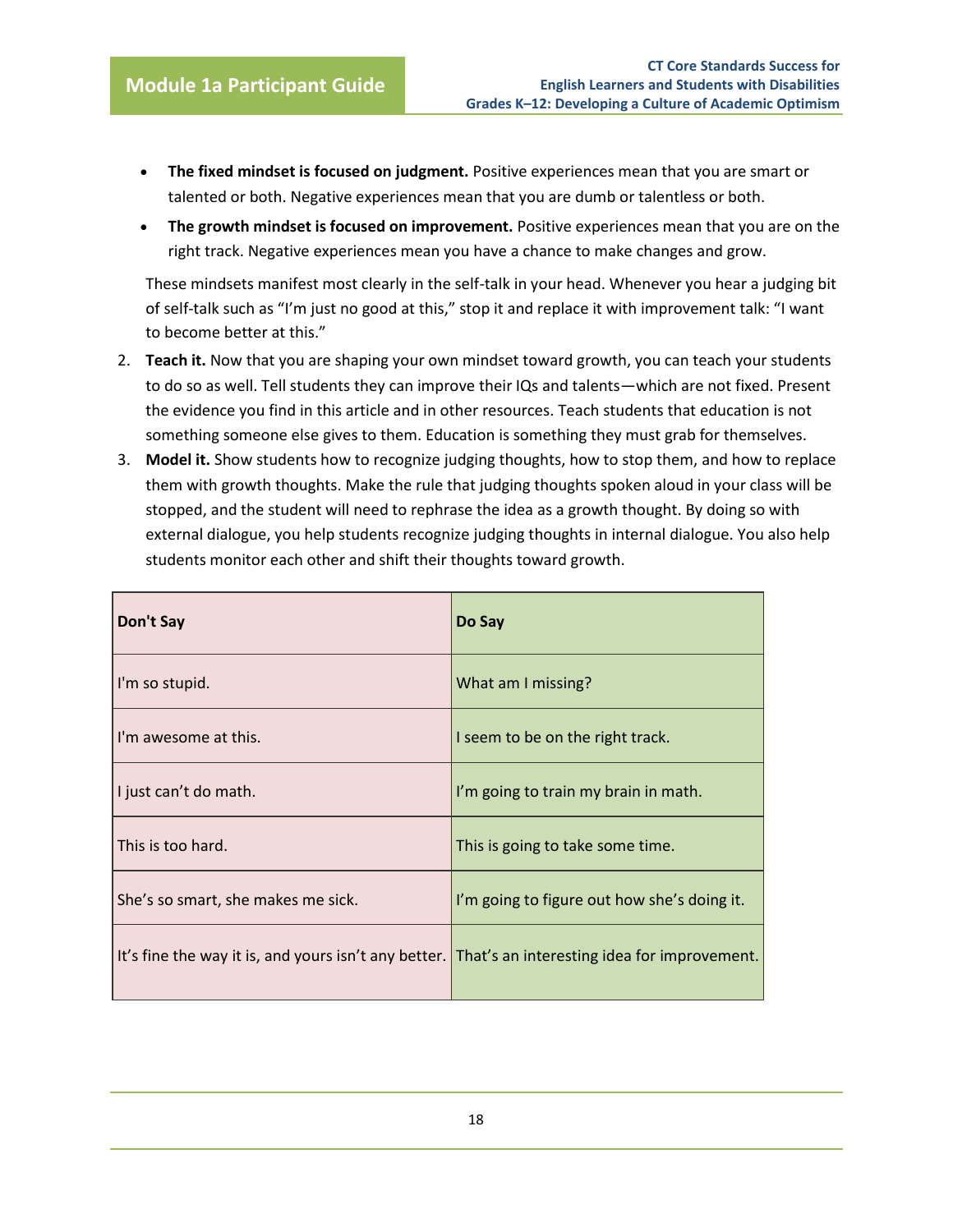"I am not discouraged, because every wrong attempt discarded is another step forward."

—Thomas Edison

- 4. Nourish it. Mindsets exist within a larger classroom culture. In your classroom, shift the focus from proving to improving, from product to process. An inquiry-based approach to learning facilitates the growth mindset by embracing challenges, obstacles, and criticisms as chief drivers of learning. Failure can be a great teacher if it is approached not as judgment but as opportunity. That mental shift frees you up as well. If you take some missteps as you are trying to shift the classroom culture, don't be embarrassed. Be empowered to improve.
- 5. Assess it. A classroom that focuses on summative assessment fosters an environment for a fixed mindset—assessment is all about judgment. A classroom that focuses on formative assessment fosters an environment for the growth mindset—assessment is about learning. That's not to say that summative assessments should be eliminated. Rather, when you focus on the formative side, the summative side becomes a rubber stamp that certifies the learning that students have been doing all along.

## **Making Yourself Brilliant**

In "[Learning to Read](http://www.smccd.net/accounts/bellr/ReaderLearningtoRead.htm)  $\mathbb{Z}$ ," Malcolm X tells how, as a young man in prison, he started to acquire "some kind of homemade education." He got a dictionary and copied every word on the first page, down to the punctuation. It took a day. On the next morning, though, he was proud of all the words he'd learned. So he copied the next page. And the next. And eventually, the whole dictionary. That dogged act helped Malcolm X to train his brain and to become one of the most literate and articulate people of the 20th century.

**How many Malcolm Xs are you teaching?** Help them see their potential. Make it clear to your students that they are responsible for their own intelligence and talent. They are even responsible for the mindset that helps them develop both. Help them to stop the thoughts that are stopping them, and to open their minds to a wide-open future.

© 2012 Thoughtful Learning **Source URL:** <http://www.thoughtfullearning.com/blogpost/get-smart-become-talented>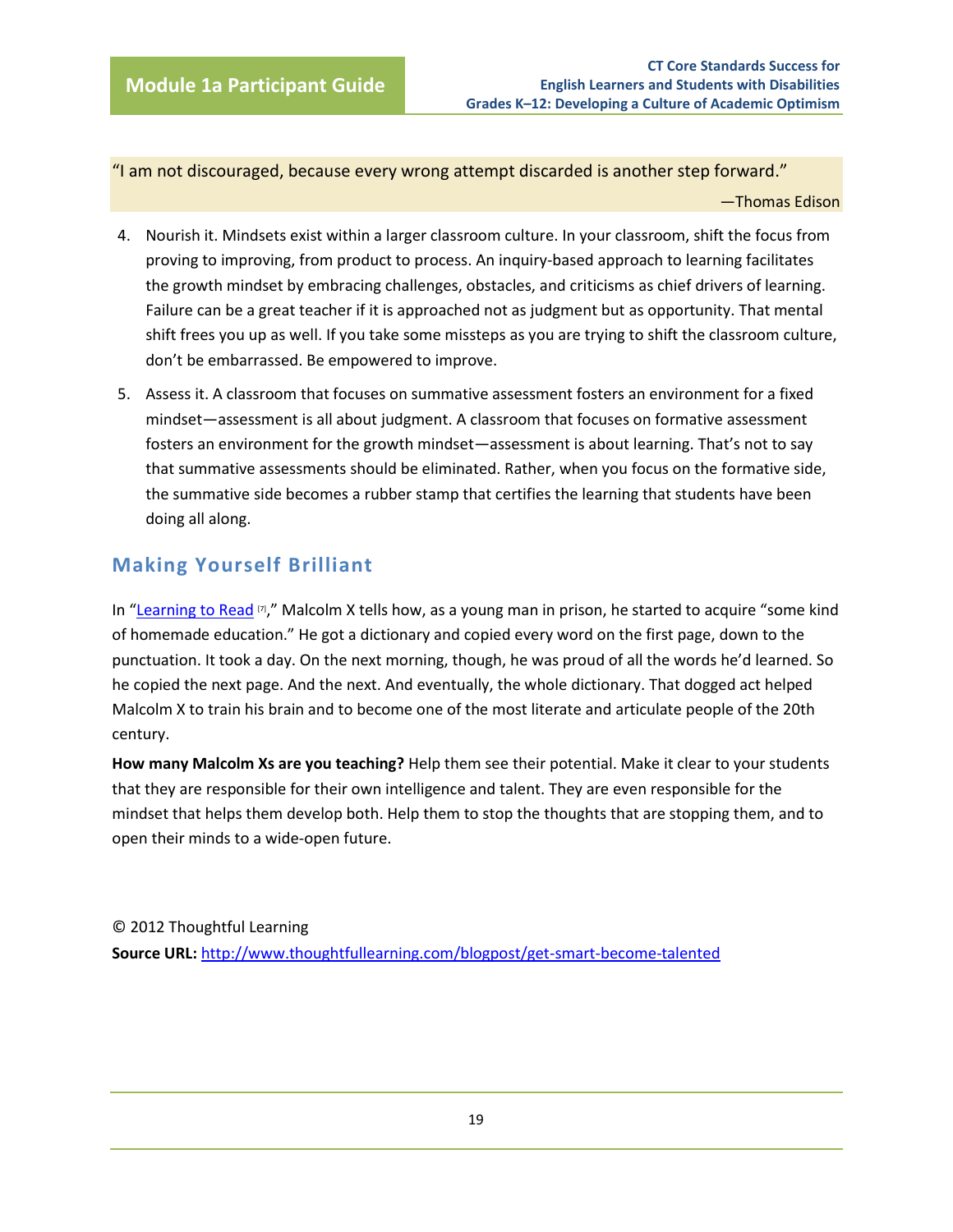# <span id="page-21-0"></span>**Activity 4: What's the Link?**

#### **DESCRIPTION**

Participants make a connection between Academic Optimism and a Growth Mindset that can be supported or implemented within their school.

#### **DIRECTIONS**

- 1. In school teams, draw a Venn Diagram on chart paper. Label the first circle, Academic Optimism and the second Growth Mindset.
- 2. Using sticky notes of the same color, individually brainstorm key points and big ideas regarding Academic Optimism that you have learned or discussed in the session and place in the diagram. Repeat the process using a different color sticky note for Growth Mindset.
- 3. As a team, examine both sections of the Venn Diagram. Move sticky notes that have a natural connection into the overlapping circles in the middle of the diagram that could be supported or implemented within your school.
- 4. Discuss ways of shifting the school culture through the link between Academic Optimism and Growth Mindset that supports all students becoming successful.

#### **Discussion Prompt:**

What will be the most challenging task as you begin to shift the culture and mindset of teachers, parents, and students to one of Academic Optimism?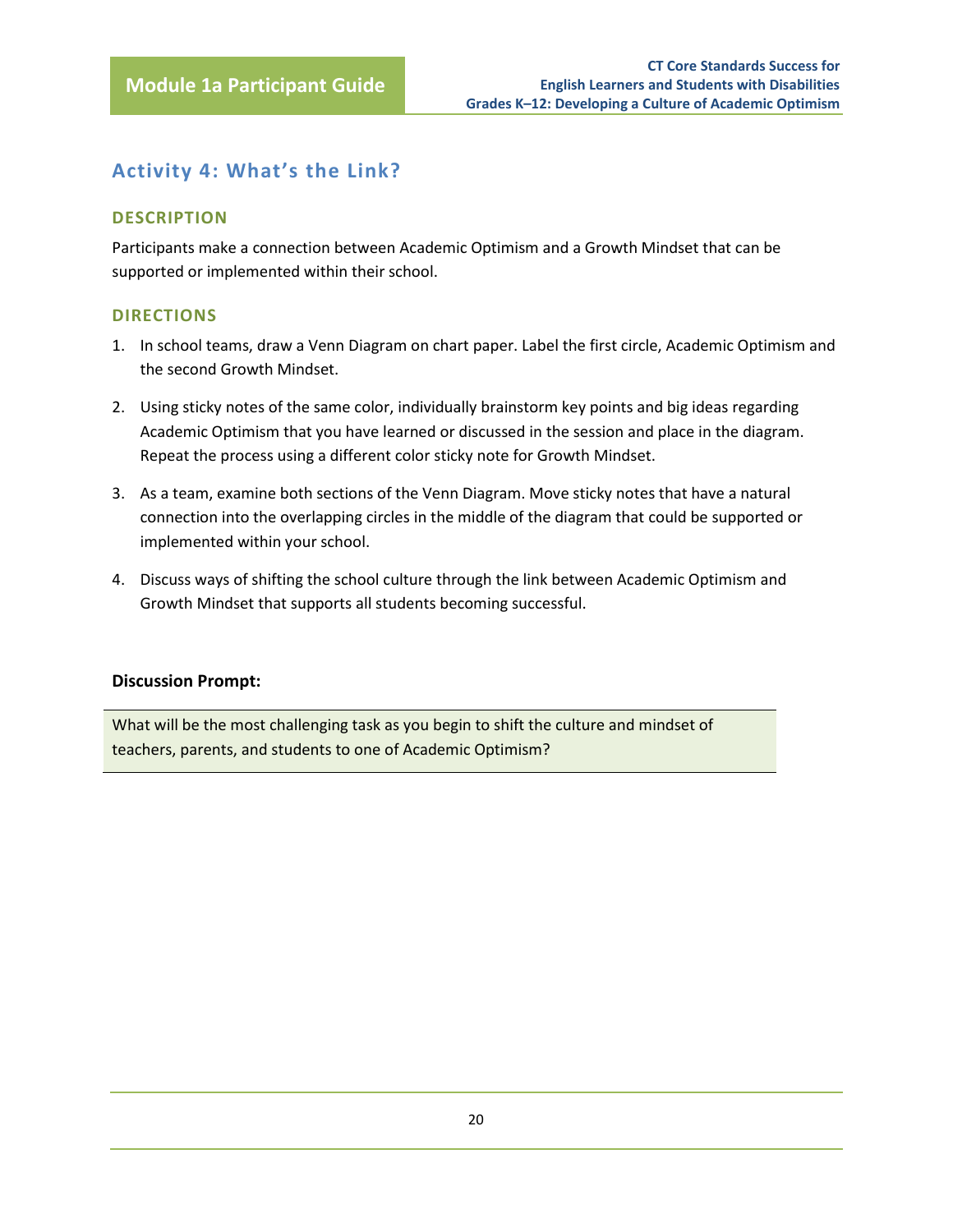**Part 4: Building a Plan for School-Wide Academic Optimism**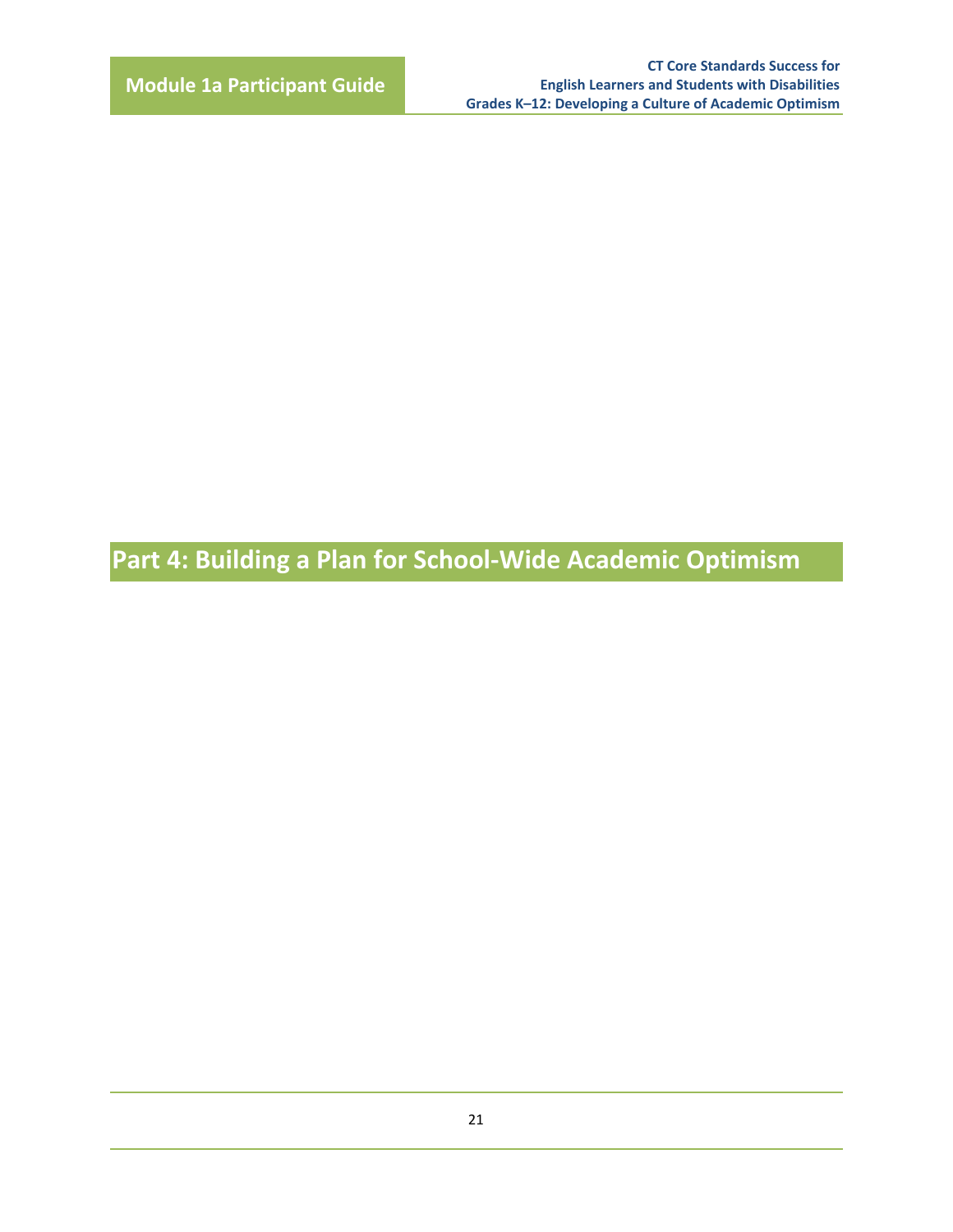# <span id="page-23-0"></span>**Part 4: Building a Plan for School-Wide Academic Optimism**

# <span id="page-23-1"></span>**Activity 5: Developing an Action Plan for Academic Optimism**

#### **DESCRIPTION**

In Activity 5, participants create an action plan to promote a culture of school-wide Academic Optimism.

#### **DIRECTIONS**

- 1. Using the Action Plan Template on the following page, begin to plan what actions will be taken to support a culture of Academic Optimism. Consider incorporating the components of Academic Optimism and Growth Mindset as you design your plan.
- 2. During the process, plan for obstacles (speed bumps) and detours that may occur during the implementation stage.
- 3. After completing the Action Planning Template use the Academic Optimism Journey Map (separate handout) to outline the steps in your plan. This journey map will support the school's goal to develop a culture of Academic Optimism leading to increased academic achievement for ALL students. Keep in mind the 'Who' on the Academic Optimism Journey Map will be the group of stakeholders targeted for each action throughout the year.

#### **Discussion Prompts:**

When writing your action plan, what additional data might you need before you can solidify your plans?

What tools or supports may be needed for all stakeholders as they begin their journey to a Culture of Academic Optimism?

#### **RESOURCES**

- Action Plan Template
- The Journey to a Culture of Academic Optimism Map (separate handout)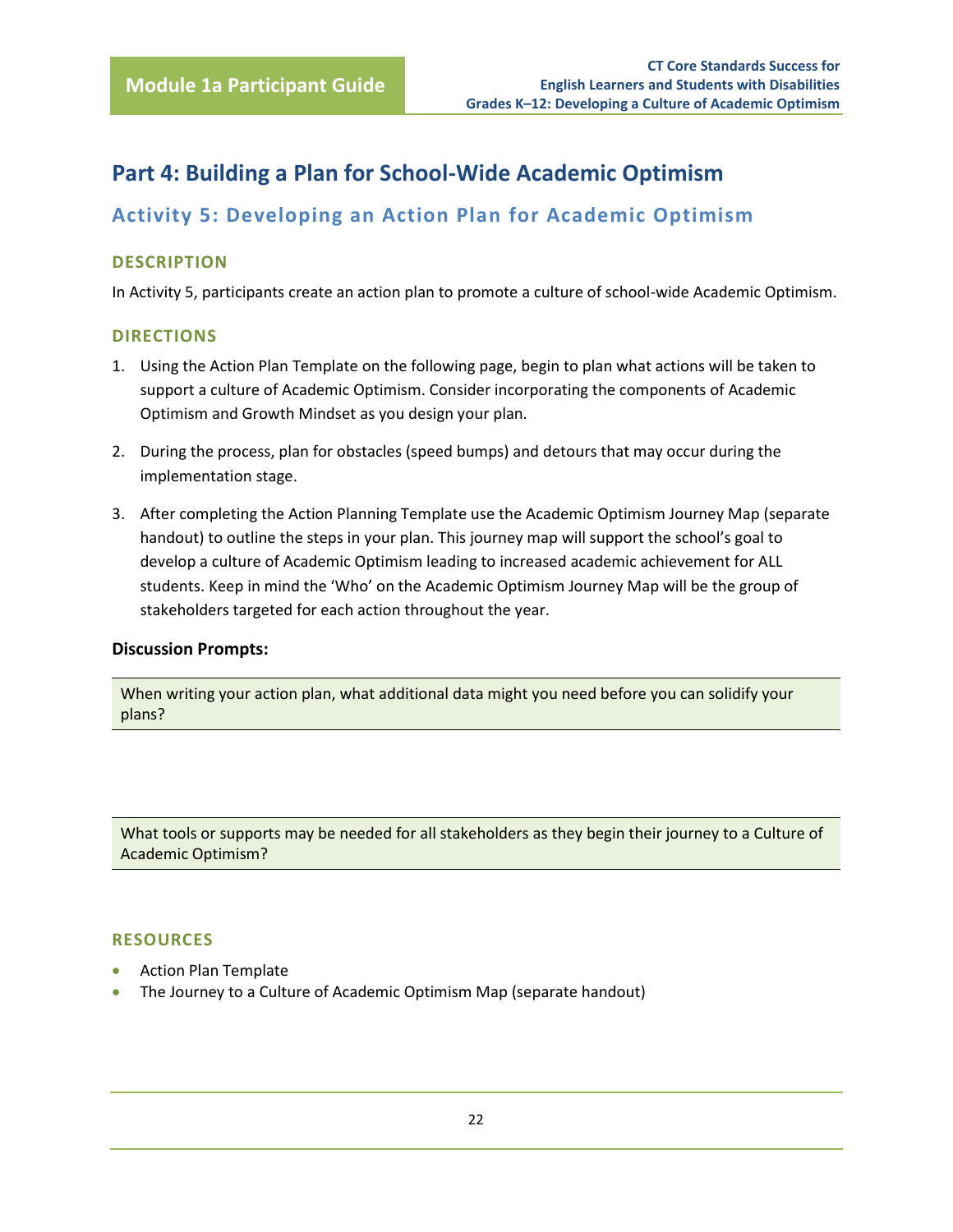# **Action Plan Template**

| <b>Focus Area:</b> |                                                                                                                        |                                                                                                |                                                                                                                                                   |                                                                                                                                                             |                                                                                                                                    |
|--------------------|------------------------------------------------------------------------------------------------------------------------|------------------------------------------------------------------------------------------------|---------------------------------------------------------------------------------------------------------------------------------------------------|-------------------------------------------------------------------------------------------------------------------------------------------------------------|------------------------------------------------------------------------------------------------------------------------------------|
| <b>Month</b>       | <b>Action Item</b><br><b>What specific</b><br>steps need to be<br>taken to<br>accomplish the<br><b>Action Item(s)?</b> | Intended<br><b>Outcome</b><br>What will be<br>observed and<br>measured to<br>indicate success? | Who Will be<br>the Targeted<br>Group?<br><b>What group</b><br>staff, parents,<br>students will be<br>the target group<br>for this action<br>step? | Who Will be<br><b>Responsible to</b><br>Make it Happen?<br>Will there be a<br>group involved or<br>an individual<br>person taking on<br>the responsibility? | Any<br><b>Foreseeable</b><br><b>Roadblocks</b><br>or Speed<br><b>Bumps?</b><br>How can they<br>be planned<br>for and<br>addressed? |
|                    |                                                                                                                        |                                                                                                |                                                                                                                                                   |                                                                                                                                                             |                                                                                                                                    |
|                    |                                                                                                                        |                                                                                                |                                                                                                                                                   |                                                                                                                                                             |                                                                                                                                    |
|                    |                                                                                                                        |                                                                                                |                                                                                                                                                   |                                                                                                                                                             |                                                                                                                                    |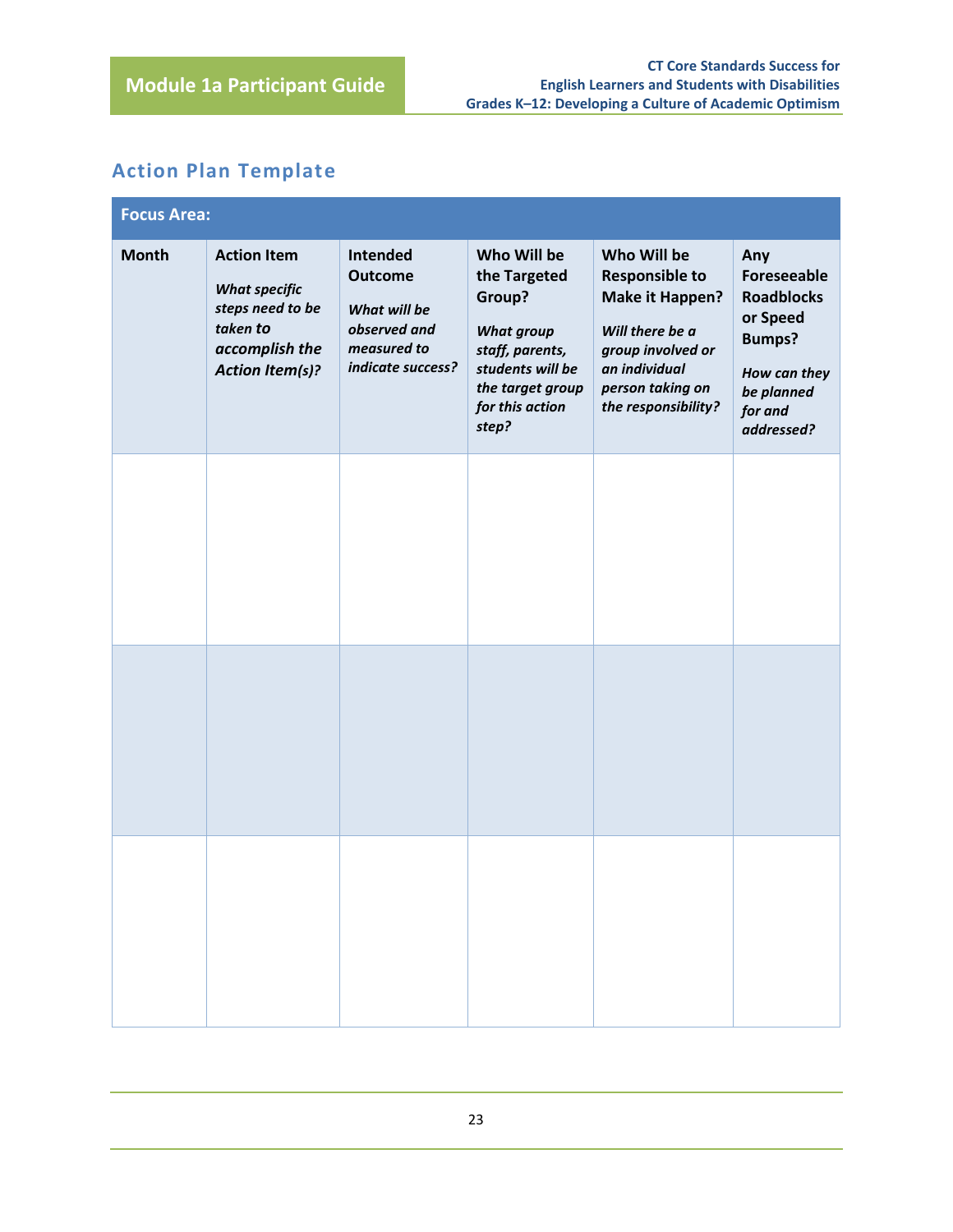| <b>Focus Area:</b> |                                                                                                                        |                                                                                                |                                                                                                                                                     |                                                                                                                                                                    |                                                                                                                                    |
|--------------------|------------------------------------------------------------------------------------------------------------------------|------------------------------------------------------------------------------------------------|-----------------------------------------------------------------------------------------------------------------------------------------------------|--------------------------------------------------------------------------------------------------------------------------------------------------------------------|------------------------------------------------------------------------------------------------------------------------------------|
| <b>Month</b>       | <b>Action Item</b><br><b>What specific</b><br>steps need to be<br>taken to<br>accomplish the<br><b>Action Item(s)?</b> | Intended<br><b>Outcome</b><br>What will be<br>observed and<br>measured to<br>indicate success? | Who Will be<br>the Targeted<br>Group?<br><b>What group</b><br>(staff, parents,<br>students) will be<br>the target group<br>for this action<br>step? | Who Will be<br><b>Responsible to</b><br><b>Make it Happen?</b><br>Will there be a<br>group involved or<br>an individual<br>person taking on<br>the responsibility? | Any<br><b>Foreseeable</b><br><b>Roadblocks</b><br>or Speed<br><b>Bumps?</b><br>How can they<br>be planned<br>for and<br>addressed? |
|                    |                                                                                                                        |                                                                                                |                                                                                                                                                     |                                                                                                                                                                    |                                                                                                                                    |
|                    |                                                                                                                        |                                                                                                |                                                                                                                                                     |                                                                                                                                                                    |                                                                                                                                    |

## <span id="page-25-0"></span>**Session Evaluation**

Thank you for attending Module 1a. Your feedback is very important to us! Please fill out a short survey about this morning's session.

The survey is located here: <http://surveys.pcgus.com/s3/CT-Module-1a>.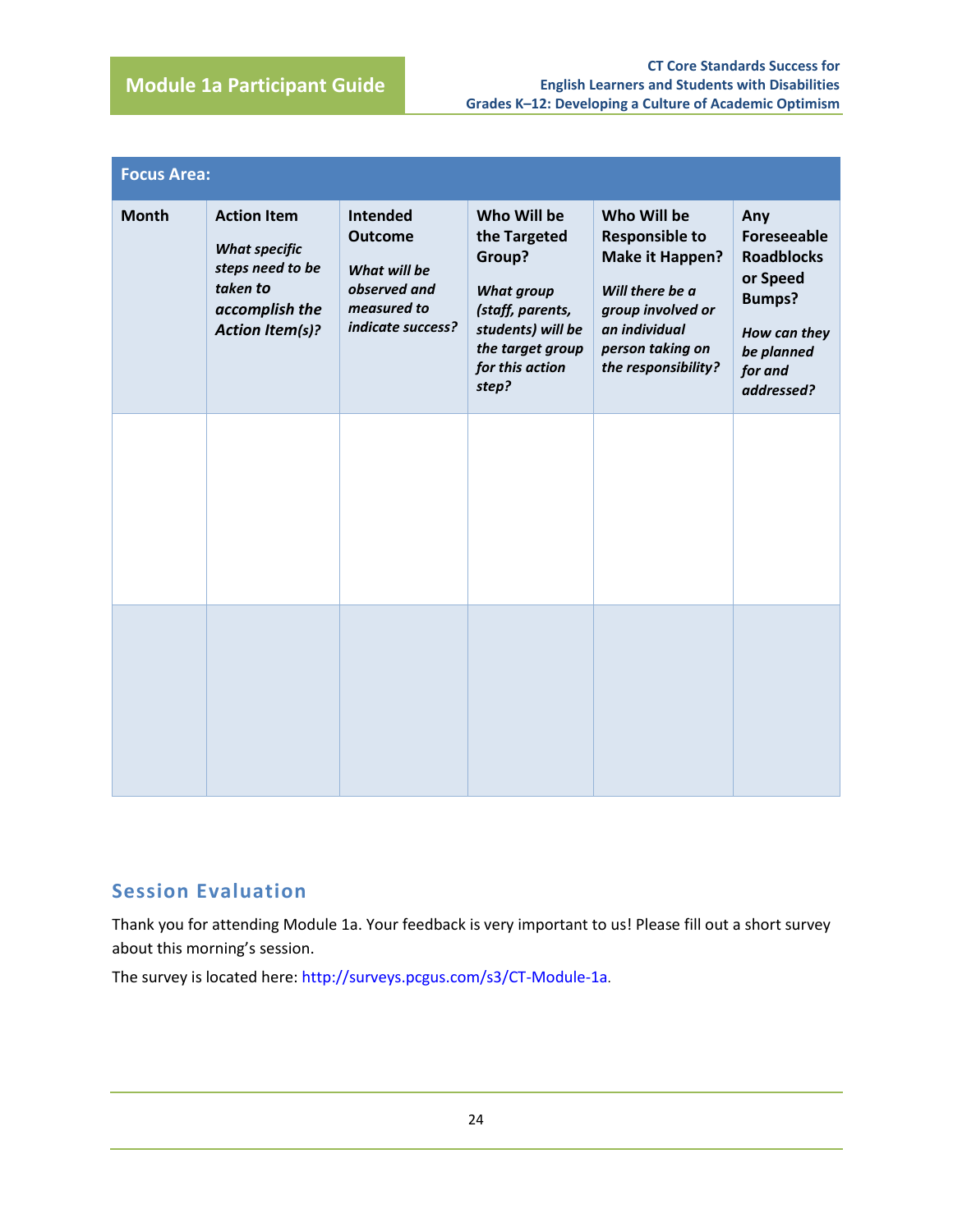# <span id="page-26-0"></span>**References**

- Bottoms, G. (2010). *The Three Essentials: Improving Schools Requires District Vision, District and State Support, and Principal Leadership.* Atlanta, GA: Southern Regional Education Board
- Brinson, D., Kowal, J., & Hassel, B.C. (2008). *School turnarounds: Actions and results*. Lincoln, IL: Center on Innovation & Improvement. Public Impact, Academic Development Institute. Retrieved from [http://www.centerii.org/survey/downloads/Turnaround%20Actions%20and%20Results%203%2024%20](http://www.centerii.org/survey/downloads/Turnaround%20Actions%20and%20Results%203%2024%2008%20with%20covers.pdf) [08%20with%20covers.pdf](http://www.centerii.org/survey/downloads/Turnaround%20Actions%20and%20Results%203%2024%2008%20with%20covers.pdf)
- Dean, C., & Parsley, D. (2006). *Tapping the power of positive school cultures.* McREL's Success in *Sight Module 4: School Culture & Change*.
- Dweck, C. S. (2006). *Mindset the new psychology of success.* New York: Ballantine Books.
- Education Commission of the States, Policy Brief (June, 2006). *Creating a School-Community Culture of Learning: Exemplary Leadership Practices in Four School Districts.* Retrieved from <http://www.ecs.org/clearinghouse/69/41/6941.pdf>
- Goodwin, B. (2010). *Changing the odds for student success: What matters most.* Denver, CO: Mid-continent Research for Education and Learning (McREL). Retrieved from <http://www.changetheodds.org/changing-the-odds-report.aspx>
- Hein, H. (Fall, 2011). *Changing Schools*: *Re-imagine high performance.* Denver, CO: McREL.
- Hoy, W., K., Tarter, C. J., & Hoy, W. A. (2006). Academic Optimism of Schools: A Force for Student Achievement*. American Educational Research Journal, 43*(3), 425-446.
- Kutash, J., Nico, E., Gorin, E., Rahmatullah, S., & Tallant, K. (2010). *The school turnaround field guide*. Boston: FSG Social Impact Advisors (for the Wallace Foundation). Retrieved from [http://www.wallacefoundation.org/knowledge-center/school-leadership/district-policy-and](http://www.wallacefoundation.org/knowledge-center/school-leadership/district-policy-and-practice/Documents/The-School-Turnaround-Field-Guide.pdf)[practice/Documents/The-School-Turnaround-Field-Guide.pdf](http://www.wallacefoundation.org/knowledge-center/school-leadership/district-policy-and-practice/Documents/The-School-Turnaround-Field-Guide.pdf)
- McGuigan, L. & Hoy, W. K. (2006). Principal Leadership: Creating a Culture of Academic Optimism to Improve Achievement for All Students*. Leadership and Policy in Schools*, *5*, 203-229.
- Morehead, J. (2012). Stanford University's Carol Dweck on the Growth Mindset and Education. Retrieved from[: www.onedublin.org.](http://www.onedublin.org/)
- Seligman, M.E.P. (1998). Positive social science, *APA Monitor, 29(2), 5.*
- Southern Regional Education Board (February, 2012). *Creating a Culture of High Expectations, Student Motivation and Instructional Support in Schools and Classrooms.* Based on presentations at the 25th Annual *HSTW* Staff Development Conference in Nashville, Tennessee. Retrieved from <http://publications.sreb.org/2012/12V03Newsletter3.pdf>
- Zastrow, C. (2009). *Principles for measuring the performance of turnaround schools*. Washington, DC: Learning First Alliance.